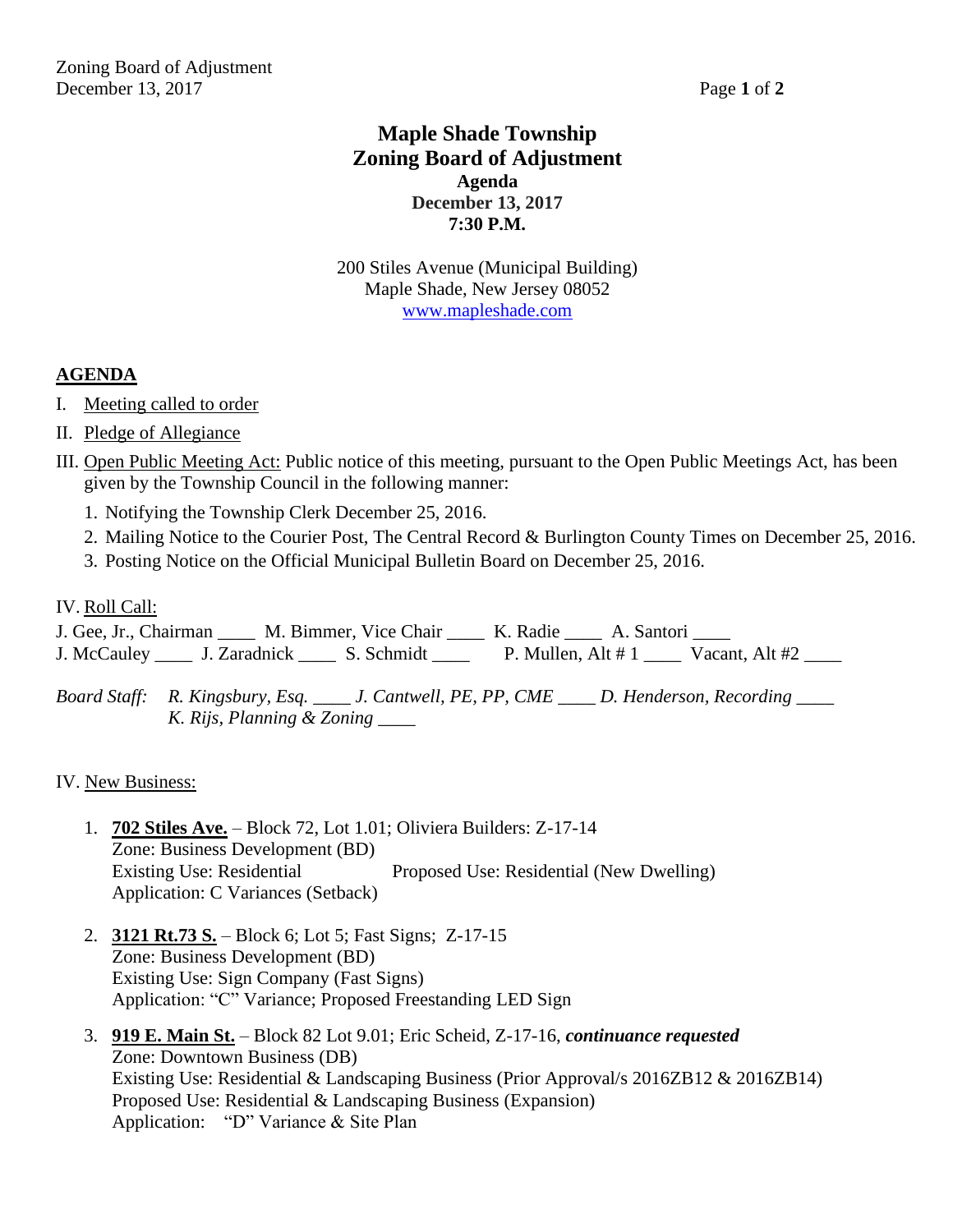- 4. **205 W. Mill St. & Buttonwood Ave.** Block 139 Lot 6.03; Robert Shawn-Warner, Z-17-17 Zone: Residential -1 (R-1) Existing Use: Vacant Residential LotProposed Use: Single Family Home Application: "C" Variance –Front Yard Setback Minimum 30'; Proposed 17'
- V. Old Business:

VI. Minutes:

a. November 8, 2017

VII. Reports:

- a. Solicitor Resolutions
- b. Engineer
- c. Community Development

## VIII. Adjournment

## **If you are unable to attend, please call Kevin Rijs at (856) 779-9610 Ext.151. Thank You.**

\\mstwp-pdc\Planning\_Zoning\ZONING BOARD\2017\Agenda\2017 Dec 13 ZBA.rtf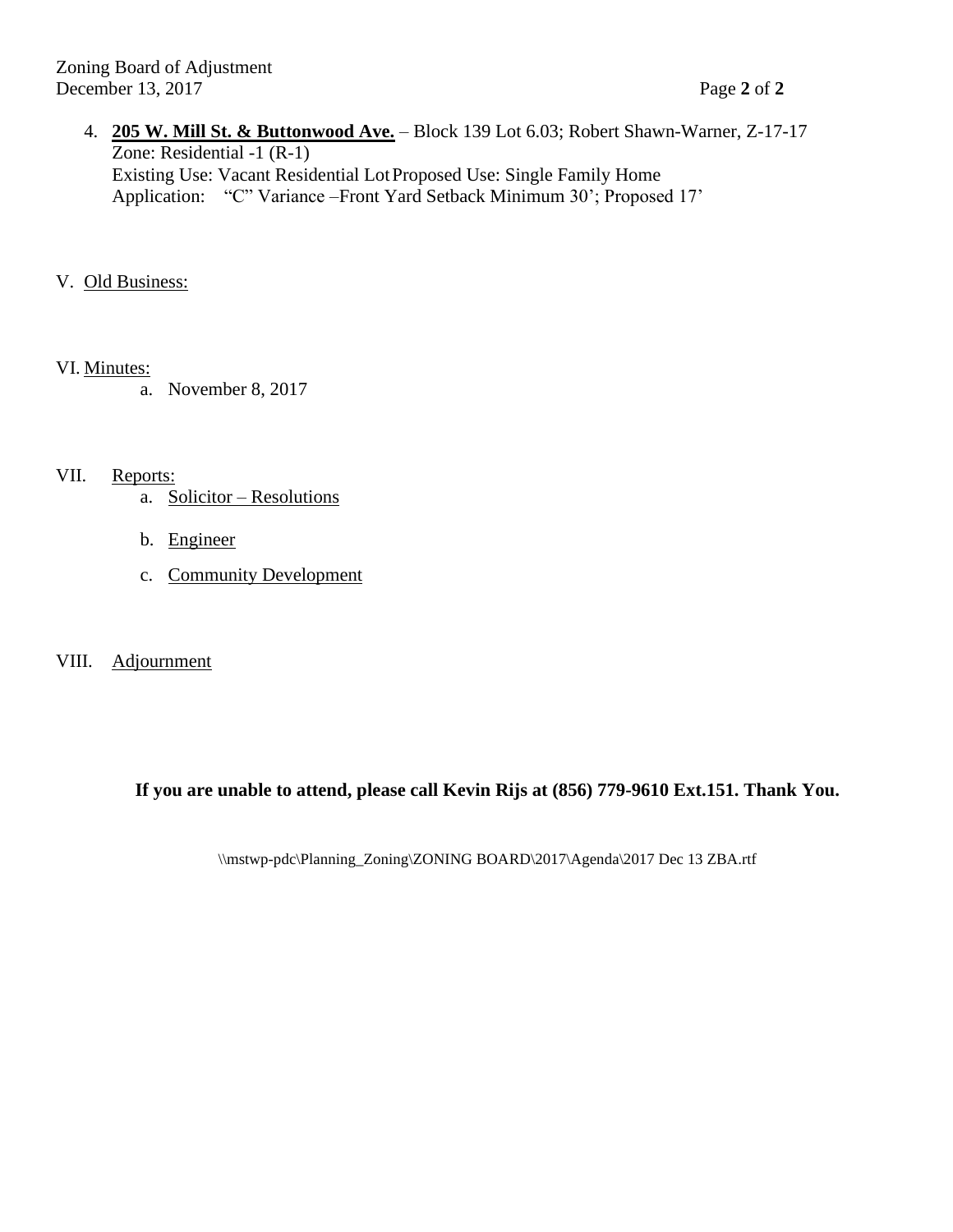## **Maple Shade Township Zoning Board of Adjustment Agenda November 8, 2017 7:30 P.M.**

200 Stiles Avenue (Municipal Building) Maple Shade, New Jersey 08052 [www.mapleshade.com](http://www.mapleshade.com/)

REMINDER: 2018 Business License Renewals are due prior to December 1, 2017.

## **AGENDA**

- I. Meeting called to order
- II. Pledge of Allegiance
- III. Open Public Meeting Act: Public notice of this meeting, pursuant to the Open Public Meetings Act, has been given by the Township Council in the following manner:
	- 1. Notifying the Township Clerk December 25, 2016.
	- 2. Mailing Notice to the Courier Post, The Central Record & Burlington County Times on December 25, 2016.
	- 3. Posting Notice on the Official Municipal Bulletin Board on December 25, 2016.

## IV. Roll Call:

J. Gee, Jr., Chairman \_\_\_\_ M. Bimmer, Vice Chair \_\_\_\_ K. Radie \_\_\_\_ A. Santori \_\_\_\_ J. McCauley \_\_\_\_\_ J. Zaradnick \_\_\_\_\_ S. Schmidt \_\_\_\_\_ P. Mullen, Alt # 1 \_\_\_\_ Vacant, Alt #2 \_\_\_\_

*Board Staff: R. Kingsbury, Esq. \_\_\_\_ J. Cantwell, PE, PP, CME \_\_\_\_ D. Henderson, Recording \_\_\_\_ K. Rijs, Planning & Zoning \_\_\_\_*

IV. New Business:

## V. Old Business:

- VI. Minutes:
	- a. October 11, 2017

## VII. Reports:

- a. Solicitor Resolutions 2017-ZB-14: 10 N. Chestnut Ave & Main St. – Block 55 Lot 23; Nelson Wiest, Z-17-13
- b. Engineer
- c. Community Development
- VIII. Adjournment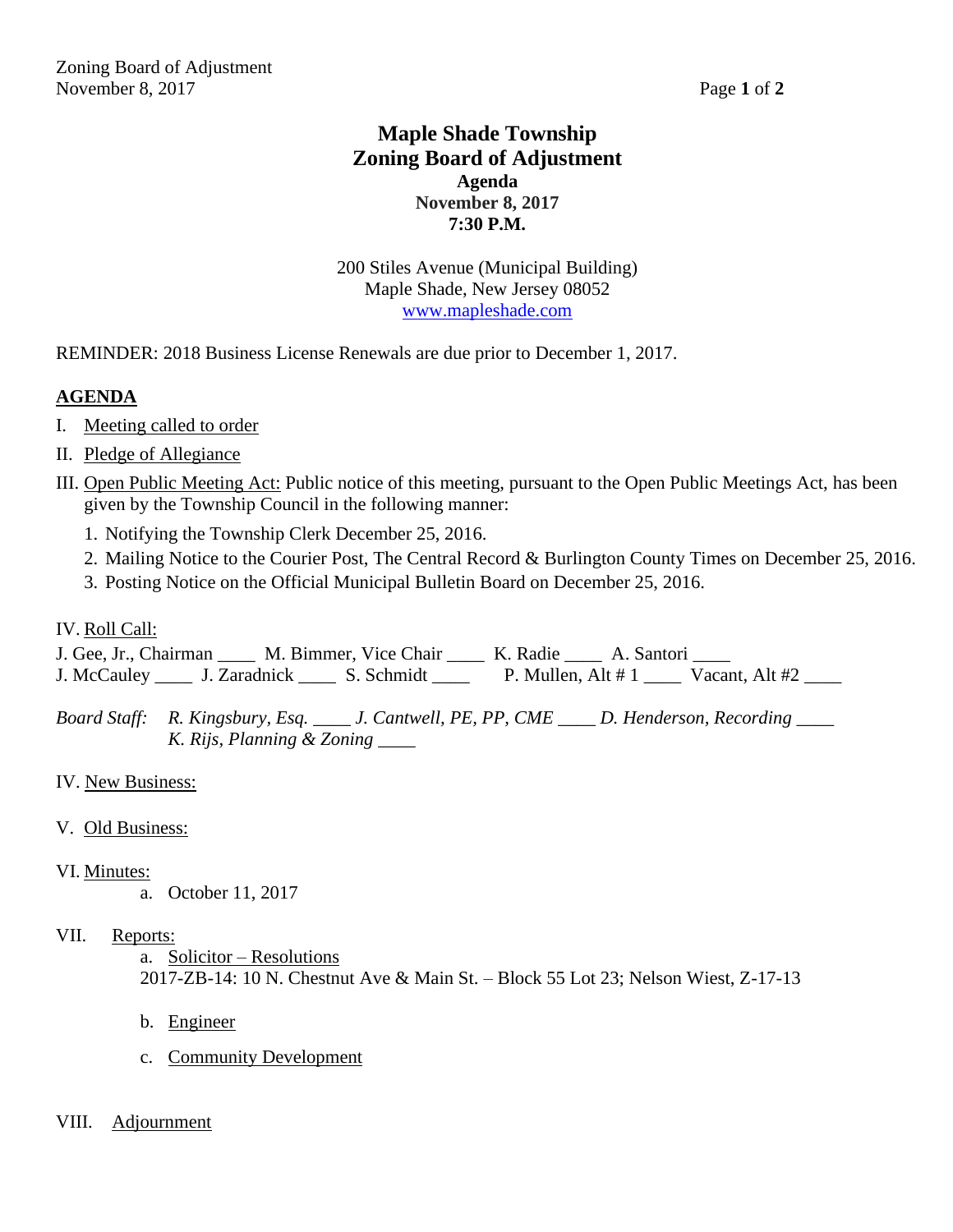Zoning Board of Adjustment November 8, 2017 Page 2 of 2

| 2017 Meeting Dates: |  |
|---------------------|--|
|                     |  |

| Site Plan Adv.:        |      |      | 8/1 | 9/5                              | $10/3$ $11/1$ |  |
|------------------------|------|------|-----|----------------------------------|---------------|--|
| <b>Planning Board:</b> | 6/28 |      |     | 7/26 8/23 9/27 10/25 11/16 12/27 |               |  |
| Zoning Board:          |      | 7/12 | 8/9 | 9/13 10/11 11/8 12/13            |               |  |

## **If you are unable to attend, please call Kevin Rijs at (856) 779-9610 Ext.151. Thank You.**

# **Next Meeting December 13, 2017**

\\mstwp-pdc\Planning\_Zoning\ZONING BOARD\2017\Agenda\2017 Nov 8 ZBA.rtf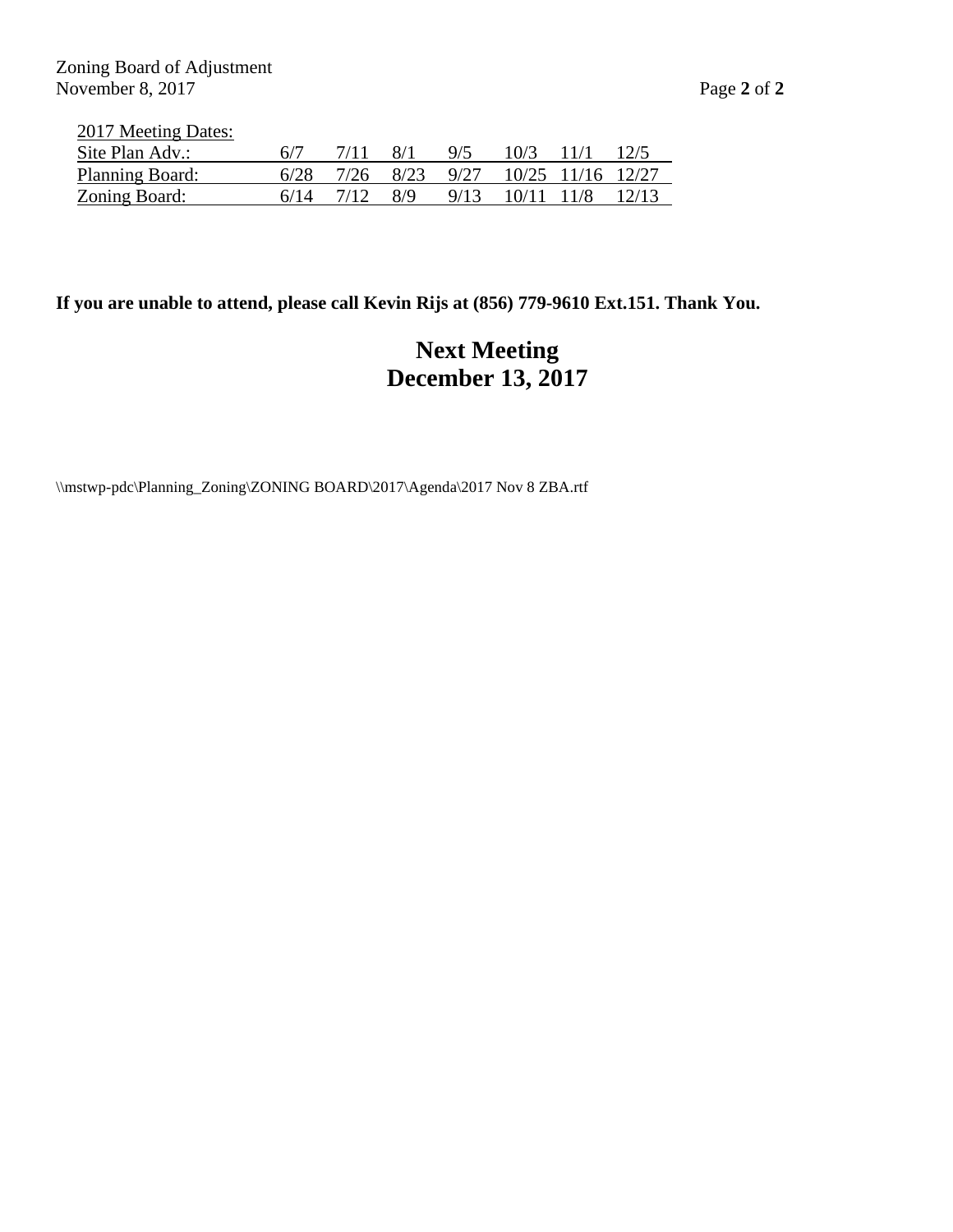Zoning Board of Adjustment October 11, 2017 Page **1** of **2**

## **Maple Shade Township Zoning Board of Adjustment Agenda October 11, 2017 7:30 P.M.**

200 Stiles Avenue (Municipal Building) Maple Shade, New Jersey 08052 [www.mapleshade.com](http://www.mapleshade.com/)

REMINDER: 2018 Business License Renewals are due prior to December 1, 2017.

## **AGENDA**

- I. Meeting called to order
- II. Pledge of Allegiance
- III. Open Public Meeting Act: Public notice of this meeting, pursuant to the Open Public Meetings Act, has been given by the Township Council in the following manner:
	- 1. Notifying the Township Clerk December 25, 2016.
	- 2. Mailing Notice to the Courier Post, The Central Record & Burlington County Times on December 25, 2016.
	- 3. Posting Notice on the Official Municipal Bulletin Board on December 25, 2016.

#### IV. Roll Call:

J. Gee, Jr., Chairman \_\_\_\_ M. Bimmer, Vice Chair \_\_\_\_ K. Radie \_\_\_\_ A. Santori \_\_\_\_ J. McCauley \_\_\_\_ J. Zaradnick \_\_\_\_ S. Schmidt \_\_\_\_ P. Mullen, Alt # 1 \_\_\_ S. Steglik, Alt #2 \_\_\_

*Board Staff: R. Kingsbury, Esq. \_\_\_\_ J. Cantwell, PE, PP, CME \_\_\_\_ D. Henderson, Recording \_\_\_\_ K. Rijs, Planning & Zoning \_\_\_\_*

IV. New Business:

1. **10 N. Chestnut Ave & Main St.** – Block 55 Lot 23; Nelson Wiest, Z-17-13

Zone: Downtown Business (DB) Existing Use: Residential Proposed Use: No change "C" Variance Application: Oversized Garage for personal use. Permitted: 32' Width x 24' Depth Proposed: 40' Width x 30' Depth

- 2. **702 Stiles Ave.** Block 72, Lot 1.01; Oliviera Builders: Z-17-14 Zone: Business Development (BD) Existing Use: Residential Proposed Use: Residential (New Dwelling) Application: C Variances (Setback)
- V. Old Business:
- VI. Minutes:
	- a. September 13, 2017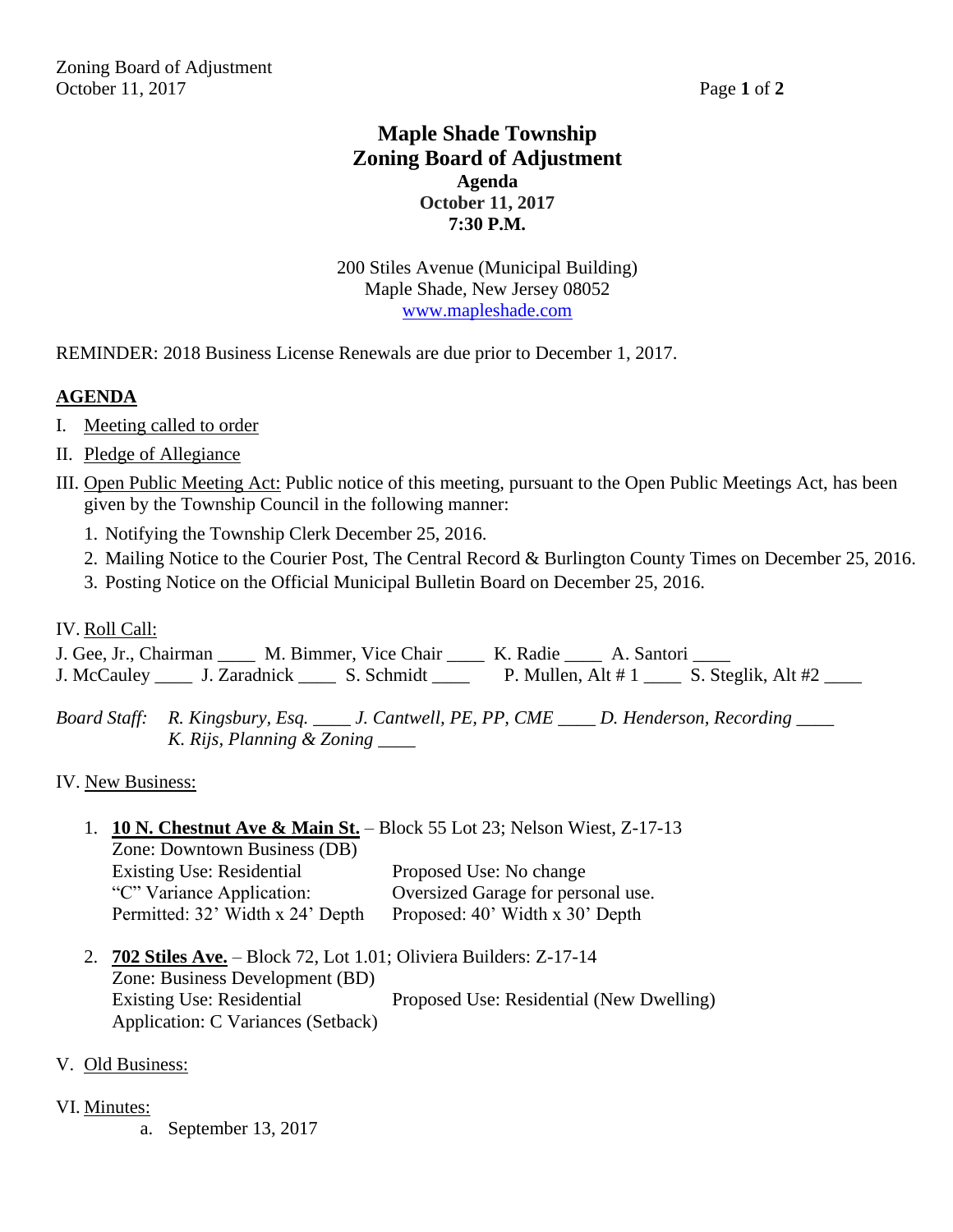#### VII. Reports:

a. Solicitor – Resolutions

2017-ZB-11: 552 S. Forklanding Rd. – Block 145; Lots 2 & 2.01; Steve Schaeffer; Z-17-5 2017-ZB-12: 489 Rt. 38 W. – Block 173; Lot 2.05; Lexvana Properties of N.J., LLC; Z-17-10 2017-ZB-13: 3090 Rt. 73 N. – Block 7.03; Lot 11.01; VIP Auto Outlet Inc.; Z-17-12

- b. Engineer
- c. Community Development

## VIII. Adjournment

| 2017 Meeting Dates: |      |      |               |      |            |                   |       |
|---------------------|------|------|---------------|------|------------|-------------------|-------|
| Site Plan Adv.:     | 6/7  |      | 8/1           | 9/5  | 10/3       | 11/1              | 12/5  |
| Planning Board:     | 6/28 | 7/26 | 8/23          | 9/27 |            | 10/25 11/16 12/27 |       |
| Zoning Board:       | 6/14 | 7/12 | $\frac{8}{9}$ | 9/13 | 10/11 11/8 |                   | 12/13 |

## **If you are unable to attend, please call Kevin Rijs at (856) 779-9610 Ext.151. Thank You.**

# **Next Meeting October 11, 2017**

\\mstwp-pdc\Planning\_Zoning\ZONING BOARD\2017\Agenda\2017 Oct 11 ZBA.rtf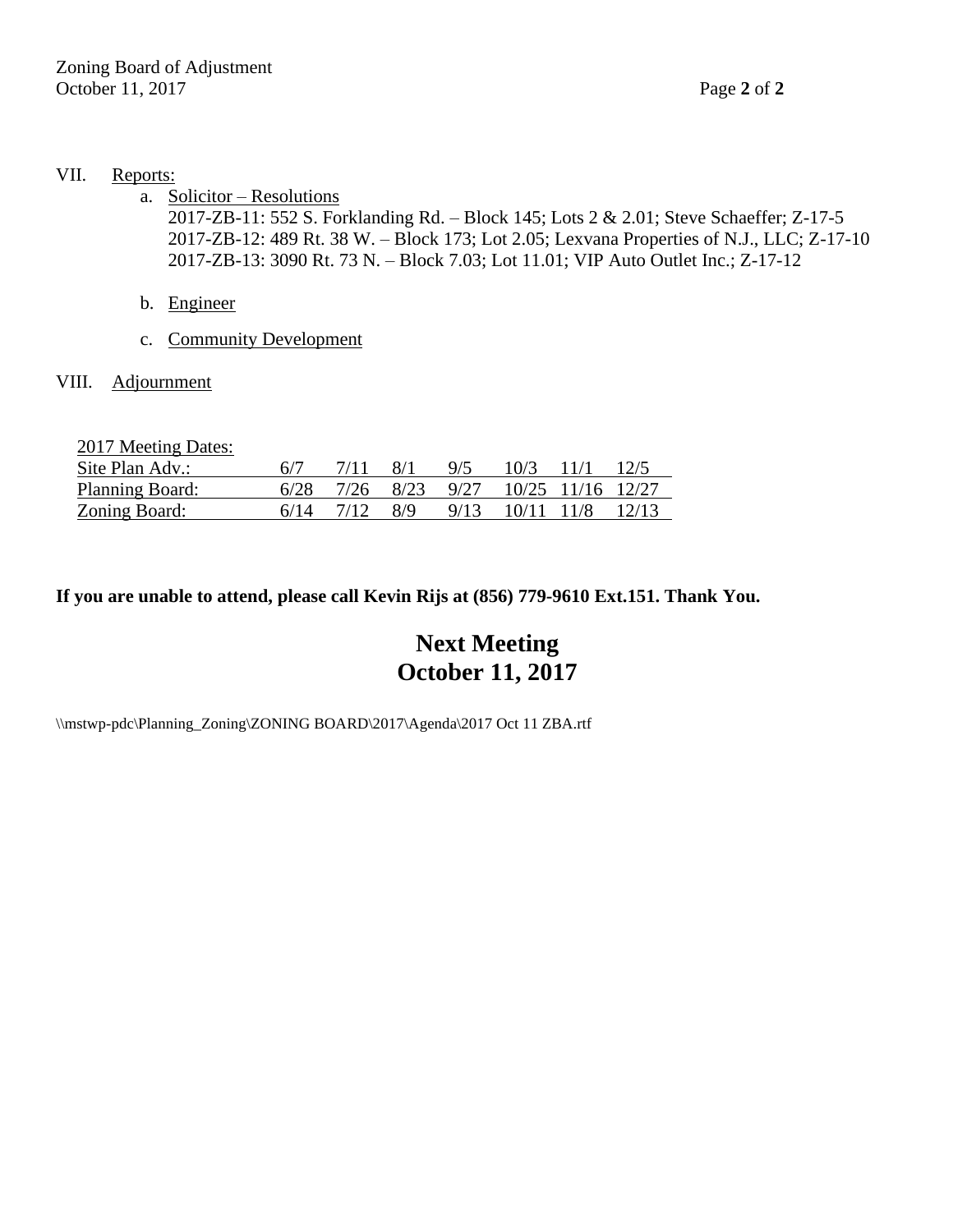## **Maple Shade Township Zoning Board of Adjustment Agenda September 13, 2017 7:30 P.M.**

200 Stiles Avenue (Municipal Building) Maple Shade, New Jersey 08052 [www.mapleshade.com](http://www.mapleshade.com/)

## **AGENDA**

- I. Meeting called to order
- II. Pledge of Allegiance
- III. Open Public Meeting Act: Public notice of this meeting, pursuant to the Open Public Meetings Act, has been given by the Township Council in the following manner:
	- 1. Notifying the Township Clerk December 25, 2016.
	- 2. Mailing Notice to the Courier Post, The Central Record & Burlington County Times on December 25, 2016.
	- 3. Posting Notice on the Official Municipal Bulletin Board on December 25, 2016.

## IV. Roll Call:

J. Gee, Jr., Chairman \_\_\_\_ M. Bimmer, Vice Chair \_\_\_\_ K. Radie \_\_\_\_ A. Santori \_\_\_ J. McCauley \_\_\_\_\_ J. Zaradnick \_\_\_\_\_ S. Schmidt \_\_\_\_ P. Mullen, Alt # 1 \_\_\_\_ S. Steglik, Alt #2 \_\_\_

*Board Staff: R. Kingsbury, Esq. \_\_\_\_ J. Cantwell, PE, PP, CME \_\_\_\_ D. Henderson, Recording \_\_\_\_ K. Rijs, Planning & Zoning \_\_\_\_*

## IV. New Business:

- 1. **552 S. Forklanding Rd.** Block 145; Lots 2 & 2.01; Steve Schaeffer; Z-17-5 Zone: Residence (RA) Existing Use: Residential Proposed Use: Residential & General contracting business Application: D Variance
- 2. **489 Rt. 38 W.** Block 173; Lot 2.05; Lexvana Properties of N.J., LLC; Z-17-10 Zone: Planned Development (PD) Existing Use: Vacant Building (formerly furniture store – Ethan Allen) Proposed Use: Auto Body/Collision Repair Center. Application: D Variance
- 3. **3090 Rt. 73 N.** Block 7.03; Lot 11.01; VIP Auto Outlet Inc.; Z-17-12 Zone: Business Development (BD) Former & Existing Use: Borkon Truckarama; Lease & Sales of tractor trailer cabs (former use) & Sunbelt equipment rentals (existing use to remain). Proposed Use: Used Pickup Truck Sales (new use) & Sunbelt equipment rentals (to remain onsite). Application: Interpretation or D Variance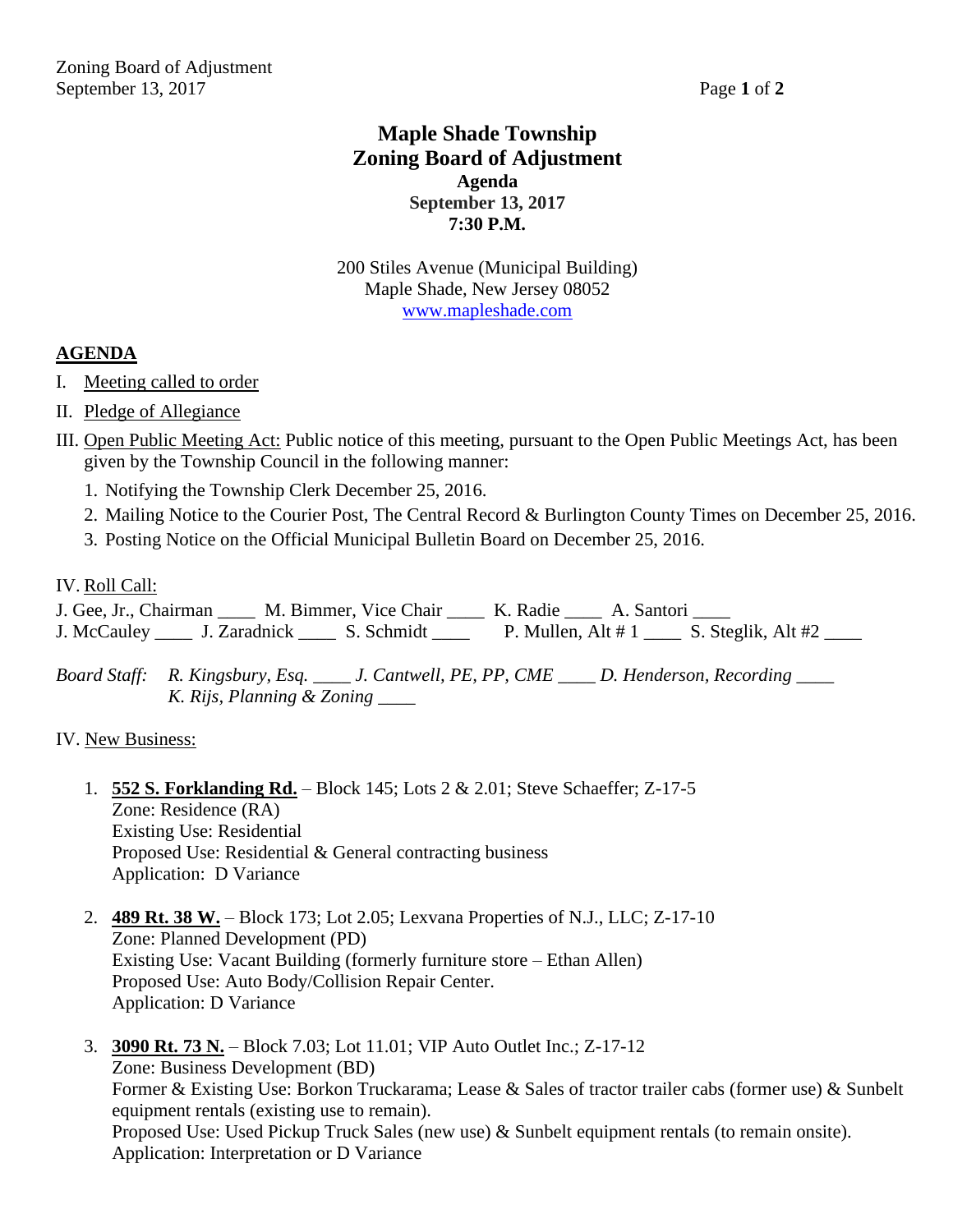Zoning Board of Adjustment September 13, 2017 Page 2 of 2

## V. Old Business:

#### VI. Minutes:

a. August 9, 2017

## VII. Reports:

a. Solicitor – Resolutions 2017-ZB-10: 491 Rt. 38 W. – Block 173; Lot 2.07 CSG Property Investors, LLC "Sammy's Express Car Wash" Z-17-11

- b. Engineer
- c. Community Development

## VIII. Adjournment

2017 Meeting Dates:

| Site Plan Adv.:        |      |      |                             | 9/5                              |                       | $10/3$ 11/1 | 12/5 |
|------------------------|------|------|-----------------------------|----------------------------------|-----------------------|-------------|------|
| <b>Planning Board:</b> | 6/28 |      |                             | 7/26 8/23 9/27 10/25 11/16 12/27 |                       |             |      |
| Zoning Board:          | 6/14 | 7/12 | $\overline{R}/\overline{Q}$ |                                  | 9/13 10/11 11/8 12/13 |             |      |

## **If you are unable to attend, please call Kevin Rijs at (856) 779-9610 Ext.151. Thank You.**

# **Next Meeting October 11, 2017**

\\mstwp-pdc\Planning\_Zoning\ZONING BOARD\2017\Agenda\2017 Sept 13 ZBA.rtf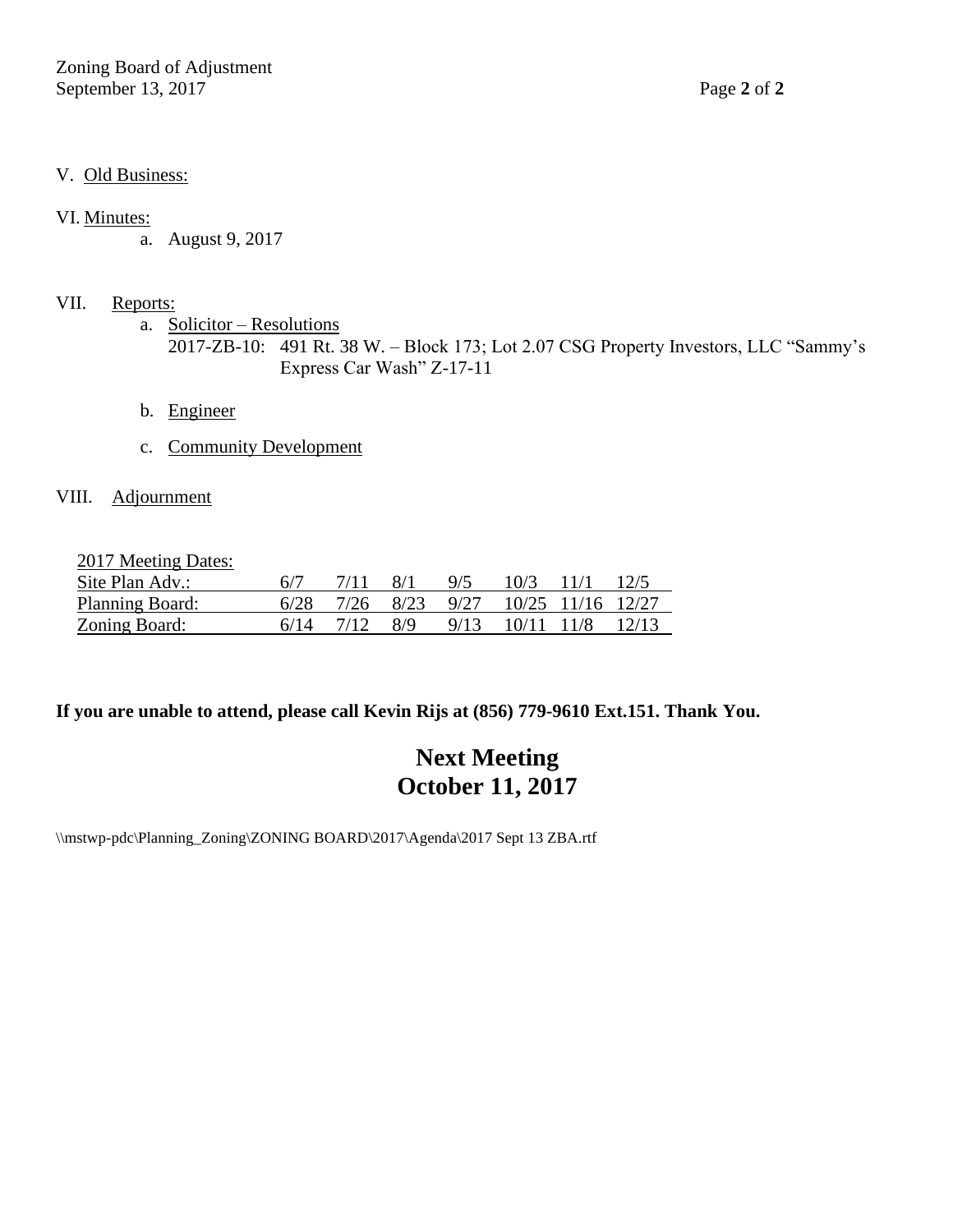## **Maple Shade Township Zoning Board of Adjustment Agenda August 9, 2017 7:30 P.M.**

200 Stiles Avenue (Municipal Building) Maple Shade, New Jersey 08052 [www.mapleshade.com](http://www.mapleshade.com/)

## **AGENDA**

- I. Meeting called to order
- II. Pledge of Allegiance
- III. Open Public Meeting Act: Public notice of this meeting, pursuant to the Open Public Meetings Act, has been given by the Township Council in the following manner:
	- 1. Notifying the Township Clerk December 25, 2016.
	- 2. Mailing Notice to the Courier Post, The Central Record & Burlington County Times on December 25, 2016.
	- 3. Posting Notice on the Official Municipal Bulletin Board on December 25, 2016.

## IV. Roll Call:

J. Gee, Jr., Chairman \_\_\_\_ M. Bimmer, Vice Chair \_\_\_\_ K. Radie \_\_\_\_ A. Santori \_\_\_\_ J. McCauley \_\_\_\_ J. Zaradnick \_\_\_\_ S. Schmidt \_\_\_\_ P. Mullen, Alt # 1 \_\_\_\_ S. Steglik, Alt #2 \_\_\_

*Board Staff: R. Kingsbury, Esq. \_\_\_\_ P. Cray, PE, PP, CME \_\_\_\_ D. Henderson, Recording \_\_\_\_ K. Rijs, Planning & Zoning \_\_\_\_*

## IV. New Business:

- 1. **2836 Rt.73 N.** Block 189.01; Lot 2.01, 2.06, 2.07, & 2.11; Jersey Premier Outdoor Advertising Billboards; Z-17-8 Zone: Business Development (BD) Existing Use: Clover Motel Proposed Use: New Doubled Sided Billboard Sign 14' x 48'; One side LED and the other side static. Application: D Variance with Site Plan
- 2. **2860 Rt.73 N.** Block 174; Lot 2.03; Jersey Premier Outdoor Advertising Billboards; Z-17-9 Zone: Business Development (BD) Existing Use: Retail Building Proposed Use: New Doubled Sided Billboard Sign 14' x 48' Application: D Variance with Site Plan; One side LED and the other side static.
- 3. **491 Rt. 38 W.** Block 173; Lot 2.07 CSG Property Investors, LLC "Sammy's Express Car Wash" Z-17-11 Zone: Planned Development (PD) Existing Use: Vacant Building (formerly lawn mower repair) Proposed Use: Automatic Car Wash Application: D Variance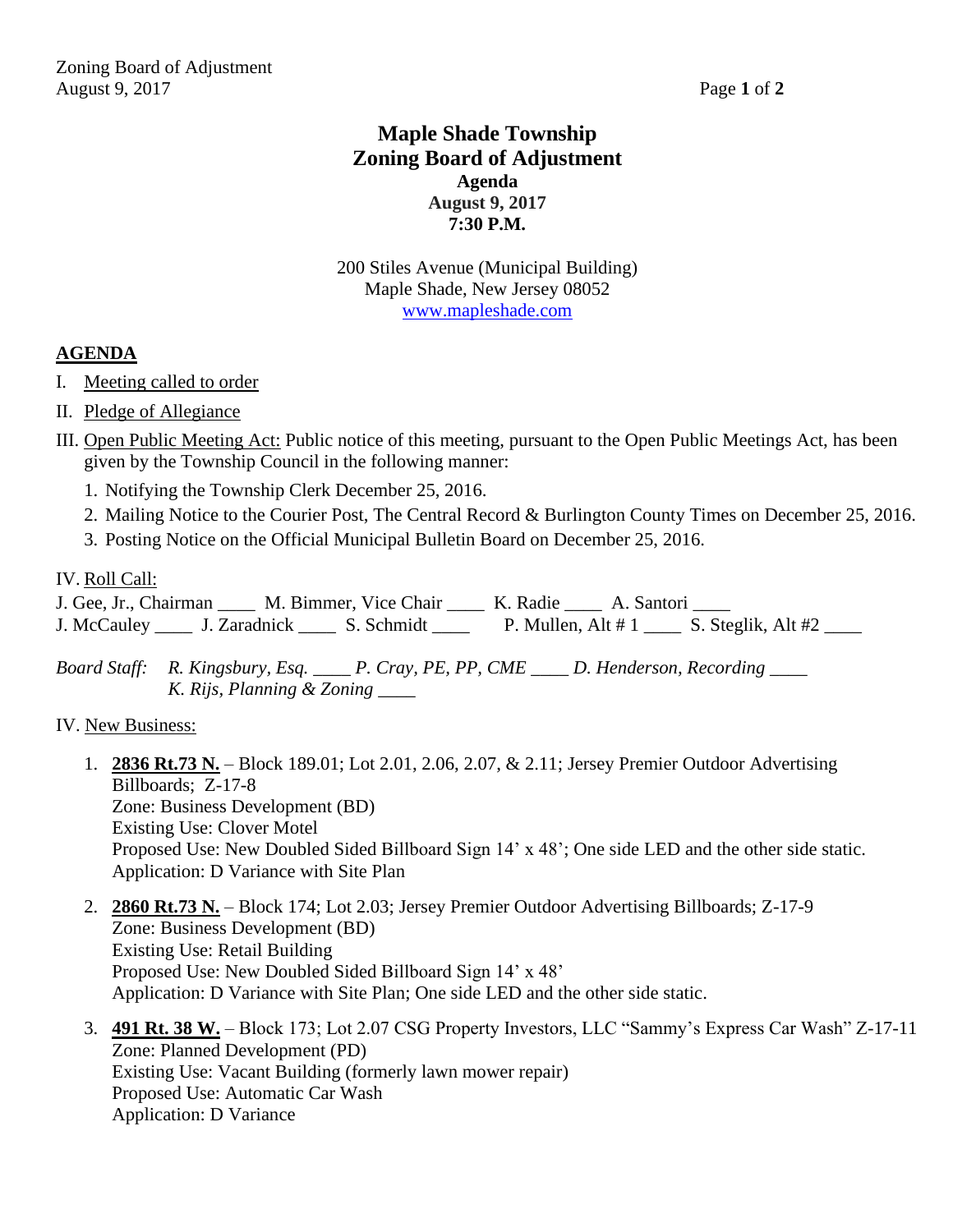Zoning Board of Adjustment August 9, 2017 Page **2** of **2**

#### V. Old Business:

## VI. Minutes:

a. July 12, 2017

## VII. Reports:

- a. Solicitor Resolutions
- b. Engineer
- c. Community Development

#### VIII. Adjournment

2017 Meeting Dates:

| Site Plan Adv.:      |      |      | 8/1 | 9/5 | $10/3$ 11/1                                         | 12/5 |
|----------------------|------|------|-----|-----|-----------------------------------------------------|------|
| Planning Board:      |      |      |     |     | $6/28$ $7/26$ $8/23$ $9/27$ $10/25$ $11/16$ $12/27$ |      |
| <u>Zoning Board:</u> | 6/14 | 7/12 | 8/9 |     | 9/13 10/11 11/8 12/13                               |      |

**If you are unable to attend, please call Kevin Rijs at (856) 779-9610 Ext.151. Thank You.**

# **Next Meeting September 13, 2017**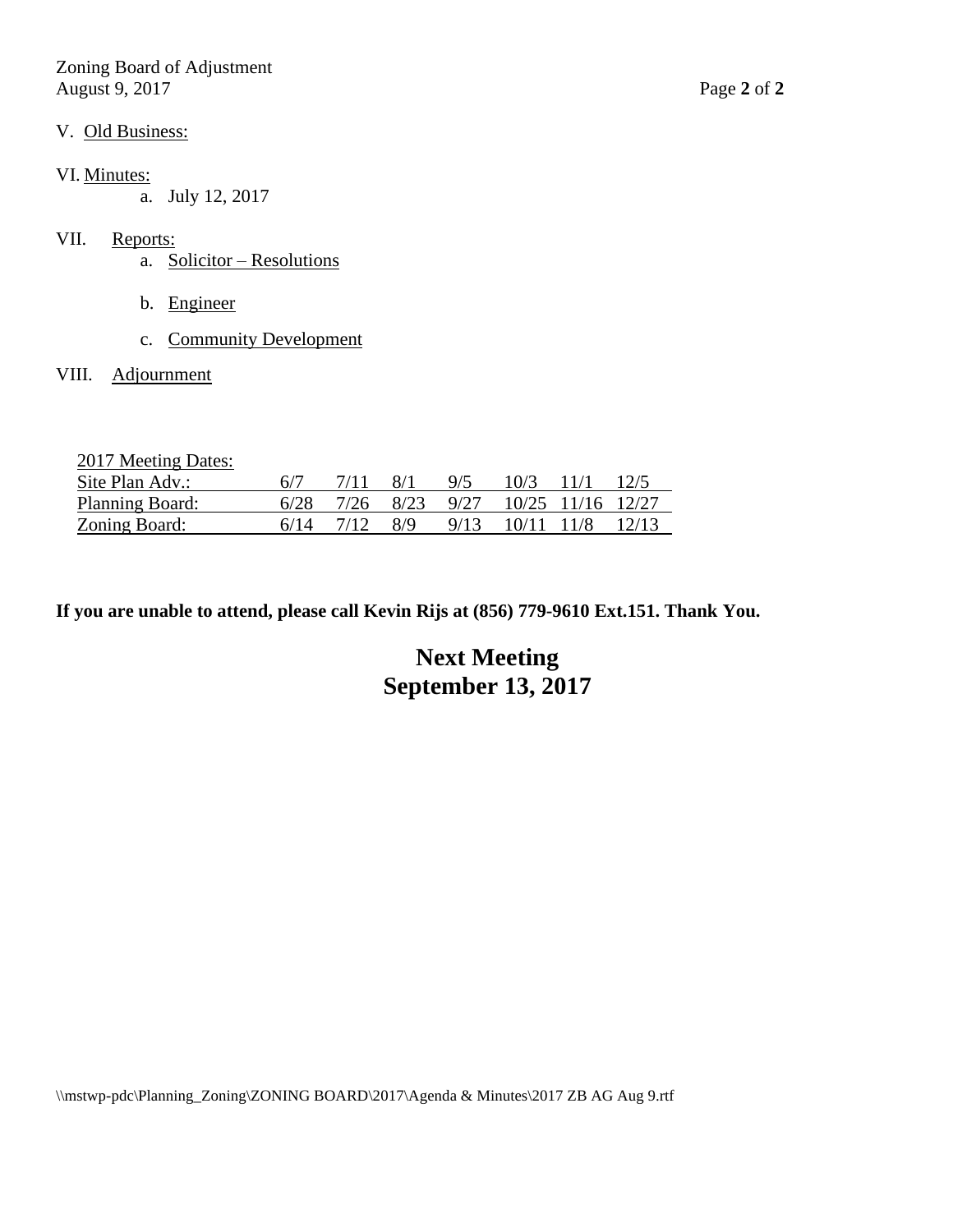## **Maple Shade Township Zoning Board of Adjustment Agenda July 12, 2017 7:30 P.M.**

200 Stiles Avenue (Municipal Building) Maple Shade, New Jersey 08052 [www.mapleshade.com](http://www.mapleshade.com/)

## **AGENDA**

- I. Meeting called to order
- II. Pledge of Allegiance
- III. Open Public Meeting Act: Public notice of this meeting, pursuant to the Open Public Meetings Act, has been given by the Township Council in the following manner:
	- 1. Notifying the Township Clerk December 25, 2016.
	- 2. Mailing Notice to the Courier Post, The Central Record & Burlington County Times on December 25, 2016.
	- 3. Posting Notice on the Official Municipal Bulletin Board on December 25, 2016.

## IV. Roll Call:

J. Gee, Jr., Chairman \_\_\_\_ M. Bimmer, Vice Chair \_\_\_\_ K. Radie \_\_\_\_ A. Santori \_\_\_ J. McCauley \_\_\_\_ J. Zaradnick \_\_\_\_ S. Schmidt \_\_\_\_ P. Mullen, Alt # 1 \_\_\_ S. Steglik, Alt #2 \_\_\_

*Board Staff: R. Kingsbury, Esq. \_\_\_\_ P. Cray, PE, PP, CME \_\_\_\_ D. Henderson, Recording \_\_\_\_ K. Rijs, Planning & Zoning \_\_\_\_*

## IV. New Business:

1. **552 S. Forklanding Rd.** – Block 145; Lots 2 & 2.01; Steve Schaeffer; Z-17-5 Zone: Residence (RA) Existing Use: Residential Proposed Use: Residential & General contracting business Use Variance (205-10)

## V. Old Business:

## VI. Minutes:

a. June 14, 2017

## VII. Reports:

- a. Solicitor Resolutions 2017-ZB-09: 464 Rt.38 E. – Block 144.01; Lots 19 & 20: MSN Holdings LLC; Z-17-7
- b. Engineer
- c. Community Development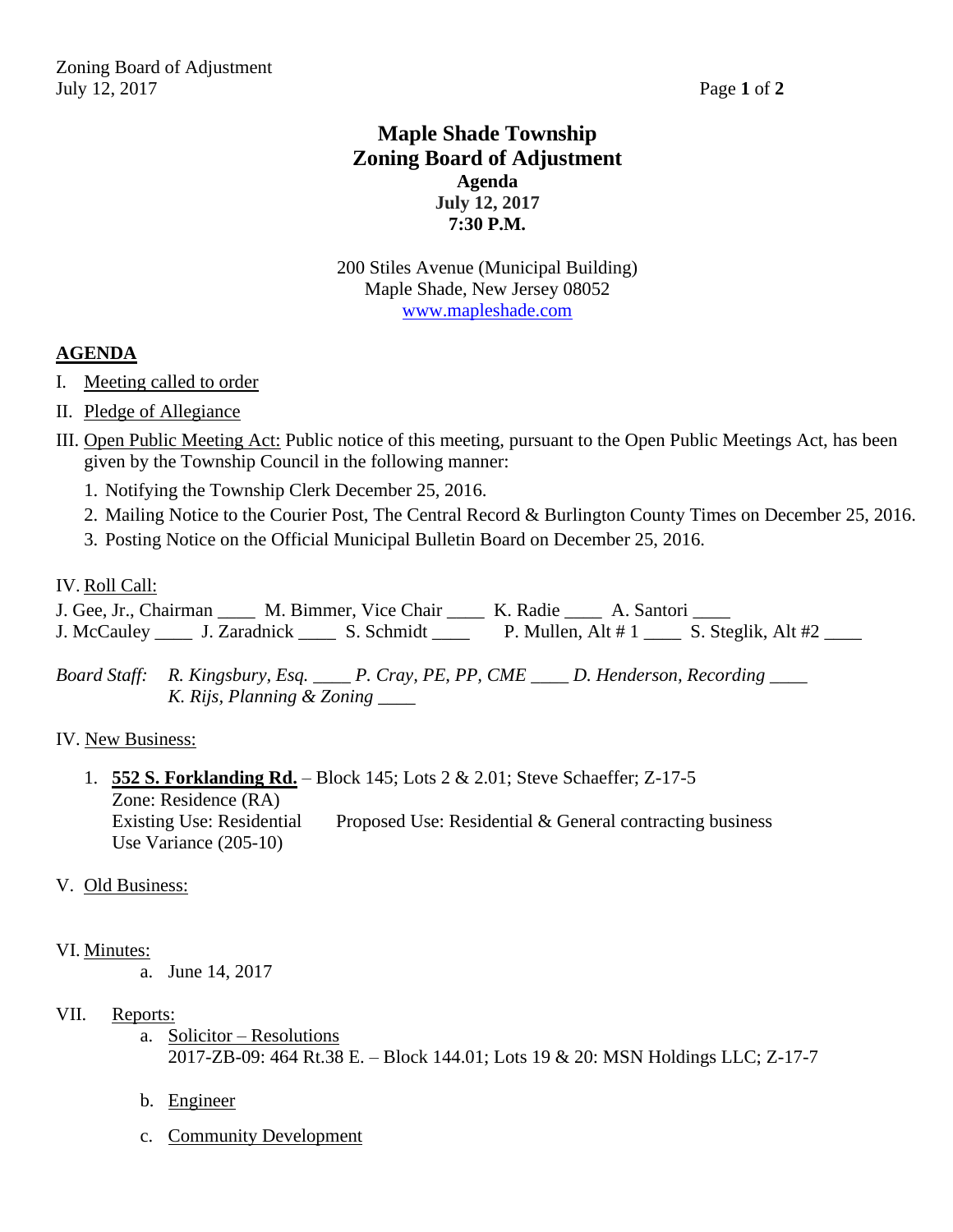Zoning Board of Adjustment July 12, 2017 Page **2** of **2**

## VIII. Adjournment

| 2017 Meeting Dates: |      |      |               |      |                        |      |      |
|---------------------|------|------|---------------|------|------------------------|------|------|
| Site Plan Adv.:     | 6/7  | 7/11 | 8/1           | 9/5  | 10/3                   | 11/1 | 12/5 |
| Planning Board:     | 6/28 |      | 7/26 8/23     |      | 9/27 10/25 11/16 12/27 |      |      |
| Zoning Board:       | 6/14 |      | $\frac{8}{9}$ | 9/13 | $10/11$ $11/8$ $12/13$ |      |      |

## **If you are unable to attend, please call Kevin Rijs at (856) 779-9610 Ext.151. Thank You.**

# **Next Meeting August 9, 2017**

\\mstwp-pdc\Planning\_Zoning\ZONING BOARD\2017\Agenda\2017 July 12 ZBA.rtf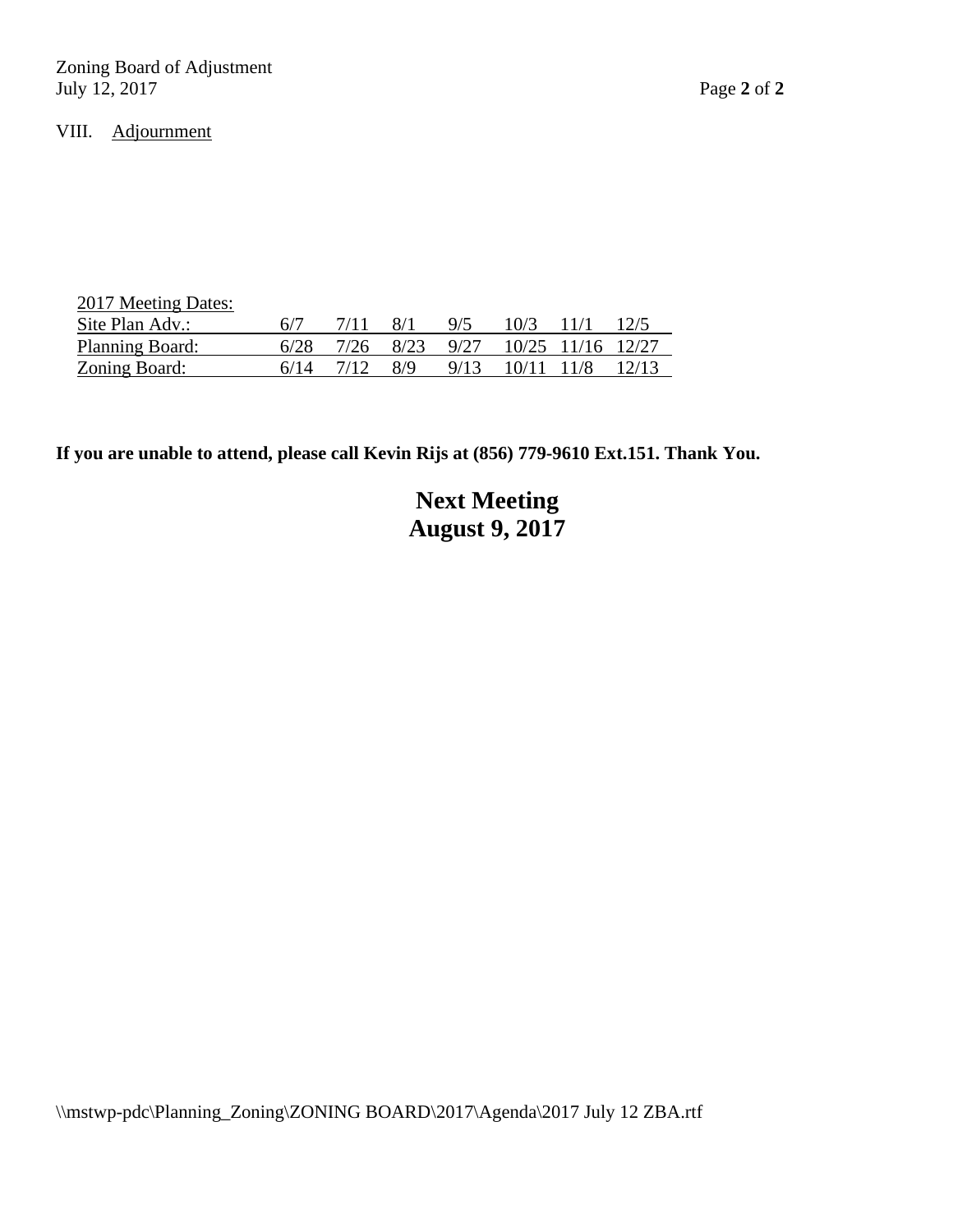## **Maple Shade Township Zoning Board of Adjustment Agenda June 14, 2017 7:30 P.M.**

200 Stiles Avenue (Municipal Building) Maple Shade, New Jersey 08052 [www.mapleshade.com](http://www.mapleshade.com/)

## **AGENDA**

- I. Meeting called to order
- II. Pledge of Allegiance
- III. Open Public Meeting Act: Public notice of this meeting, pursuant to the Open Public Meetings Act, has been given by the Township Council in the following manner:
	- 1. Notifying the Township Clerk December 25, 2016.
	- 2. Mailing Notice to the Courier Post, The Central Record & Burlington County Times on December 25, 2016.
	- 3. Posting Notice on the Official Municipal Bulletin Board on December 25, 2016.

## IV. Roll Call:

J. Gee, Jr., Chairman \_\_\_\_ M. Bimmer, Vice Chair \_\_\_\_ K. Radie \_\_\_\_ A. Santori \_\_\_ J. McCauley \_\_\_\_ J. Zaradnick \_\_\_\_ S. Schmidt \_\_\_\_ P. Mullen, Alt # 1 \_\_\_ S. Steglik, Alt #2 \_\_\_

*Board Staff: R. Kingsbury, Esq. \_\_\_\_ P. Cray, PE, PP, CME \_\_\_\_ D. Henderson, Recording \_\_\_\_ K. Rijs, Planning & Zoning \_\_\_\_*

## IV. New Business:

1. **464 Rt.38 E.** – Block 144.01; Lots 19 & 20: MSN Holdings LLC; Z-17-7 Zone: Business Development (BD) Existing Use: Used Auto Sales Ordinance Interpretation regarding trailer office replacement and nonconforming use.

## V. Old Business:

## VI. Minutes:

a. May 10, 2017

## VII. Reports:

a. Solicitor – Resolutions

2017-ZB-06: 300 S. Lenola Rd. – Block 189; Lot 4.04; Varga Brothers Signs; Z-17-2 2017-ZB-07: 300 N. Forklanding Rd. – Block 15; Lot 12; Paramanik; Z-17-4 2017-ZB-08: 570 Rt.38 E. – Block 189.05; Lot 1; Group 1 Realty Inc.; Z-17-6

- b. Engineer
- c. Community Development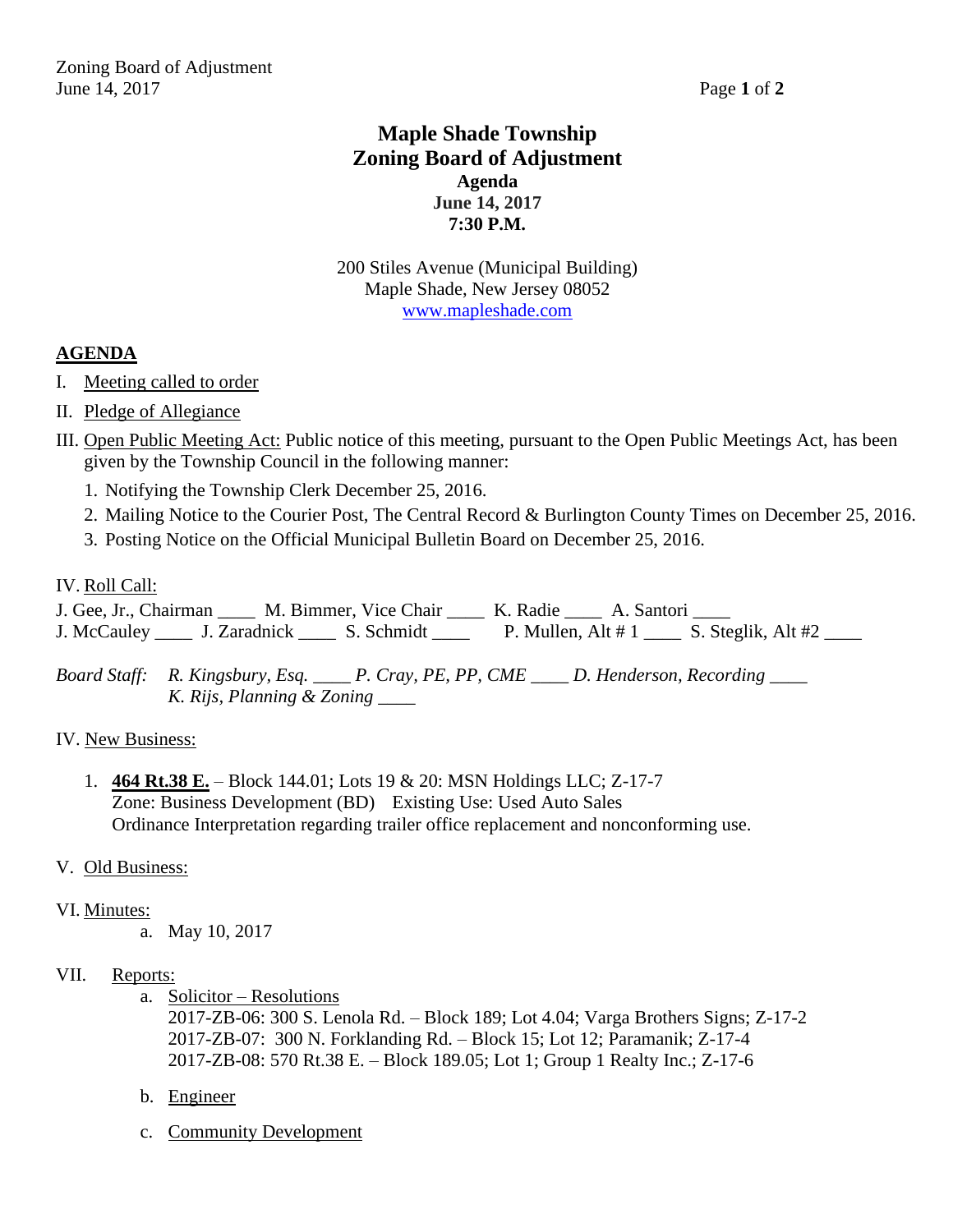## VIII. Adjournment

2017 Meeting Dates:

| Site Plan Adv.:        |      | 7/11  | $-8/1$                                              | $-9/5$                | 10/3 11/1 | 12/5 |
|------------------------|------|-------|-----------------------------------------------------|-----------------------|-----------|------|
| <b>Planning Board:</b> |      |       | $6/28$ $7/26$ $8/23$ $9/27$ $10/25$ $11/16$ $12/27$ |                       |           |      |
| Zoning Board:          | 6/14 | 17/12 | 8/9                                                 | 9/13 10/11 11/8 12/13 |           |      |

**If you are unable to attend, please call Kevin Rijs at (856) 779-9610 Ext.151. Thank You.**

**Next Meeting July 12, 2017**

\\mstwp-pdc\Planning\_Zoning\ZONING BOARD\2017\Agenda\2017 June 14 ZBA.rtf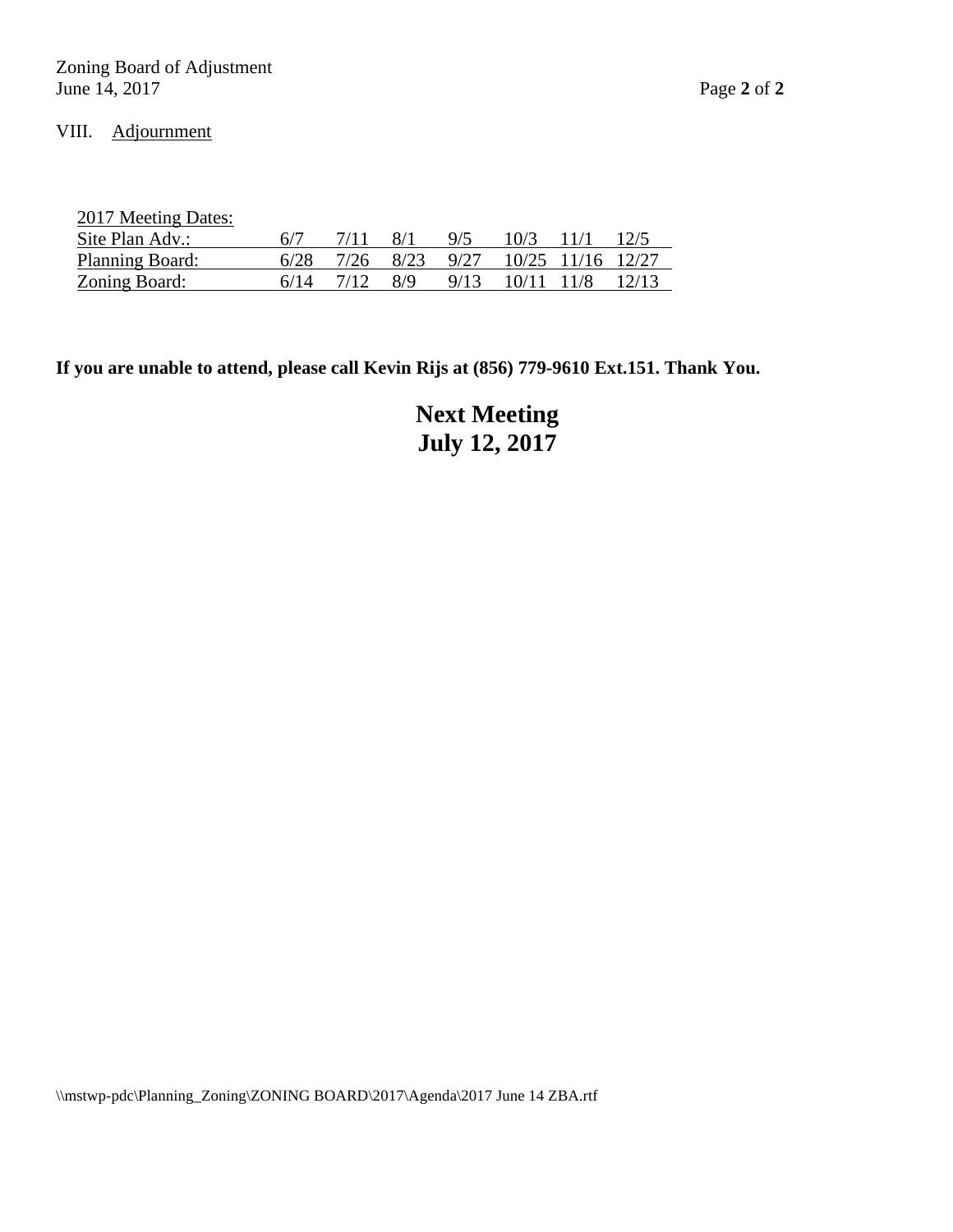## **Maple Shade Township Zoning Board of Adjustment Agenda May 10, 2017 7:30 P.M.**

200 Stiles Avenue (Municipal Building) Maple Shade, New Jersey 08052 [www.mapleshade.com](http://www.mapleshade.com/)

## **AGENDA**

- I. Meeting called to order
- II. Pledge of Allegiance
- III. Open Public Meeting Act: Public notice of this meeting, pursuant to the Open Public Meetings Act, has been given by the Township Council in the following manner:
	- 1. Notifying the Township Clerk December 25, 2016.
	- 2. Mailing Notice to the Courier Post, The Central Record & Burlington County Times on December 25, 2016.
	- 3. Posting Notice on the Official Municipal Bulletin Board on December 25, 2016.

## IV. Roll Call:

J. Gee, Jr., Chairman \_\_\_\_ M. Bimmer, Vice Chair \_\_\_\_ K. Radie \_\_\_\_ A. Santori \_\_\_\_ J. McCauley \_\_\_\_ J. Zaradnick \_\_\_\_ S. Schmidt \_\_\_\_ P. Mullen, Alt # 1 \_\_\_ S. Steglik, Alt #2 \_\_\_

*Board Staff: R. Kingsbury, Esq. \_\_\_\_ P. Cray, PE, PP, CME \_\_\_\_ D. Henderson, Recording \_\_\_\_ K. Rijs, Planning & Zoning \_\_\_\_*

## IV. New Business:

1. **300 S. Lenola Rd.** – Block 189; Lot 4.04; Varga Brothers Z-17-2 Zone: Business Development (BD); Existing Use: Kingsway Plaza; Sign Variance Application

#### 2. **300 N. Forklanding Rd.** – Block 15; Lot 12; Paramanik; "d" Variance Z-17-4 Zone: Commercial (C)

Existing Use: Harry's Dry Cleaner (Vacant) with apartment in rear. Proposed Use: Catering Kitchen. No dine in or takeout service. Majority of food will be delivered; occasionally small catering orders may be picked up by customers. Applicant to reside in residential section of the property.

3. **570 Rt.38 E.** – Block 189.05; Lot 1; Group 1 Realty Inc., "d" Variance & Site Plan Z-17-6 Zone: Business Development (BD) with Redevelopment Overlay. Existing Use: Golden Dawn Diner (Vacant) Proposed Use: Auxiliary vehicle inventory storage parking (86 spaces) to Elite Acura property. Diner to be demolished. Conditionally Approved by the Zoning Board on 1/11/2017.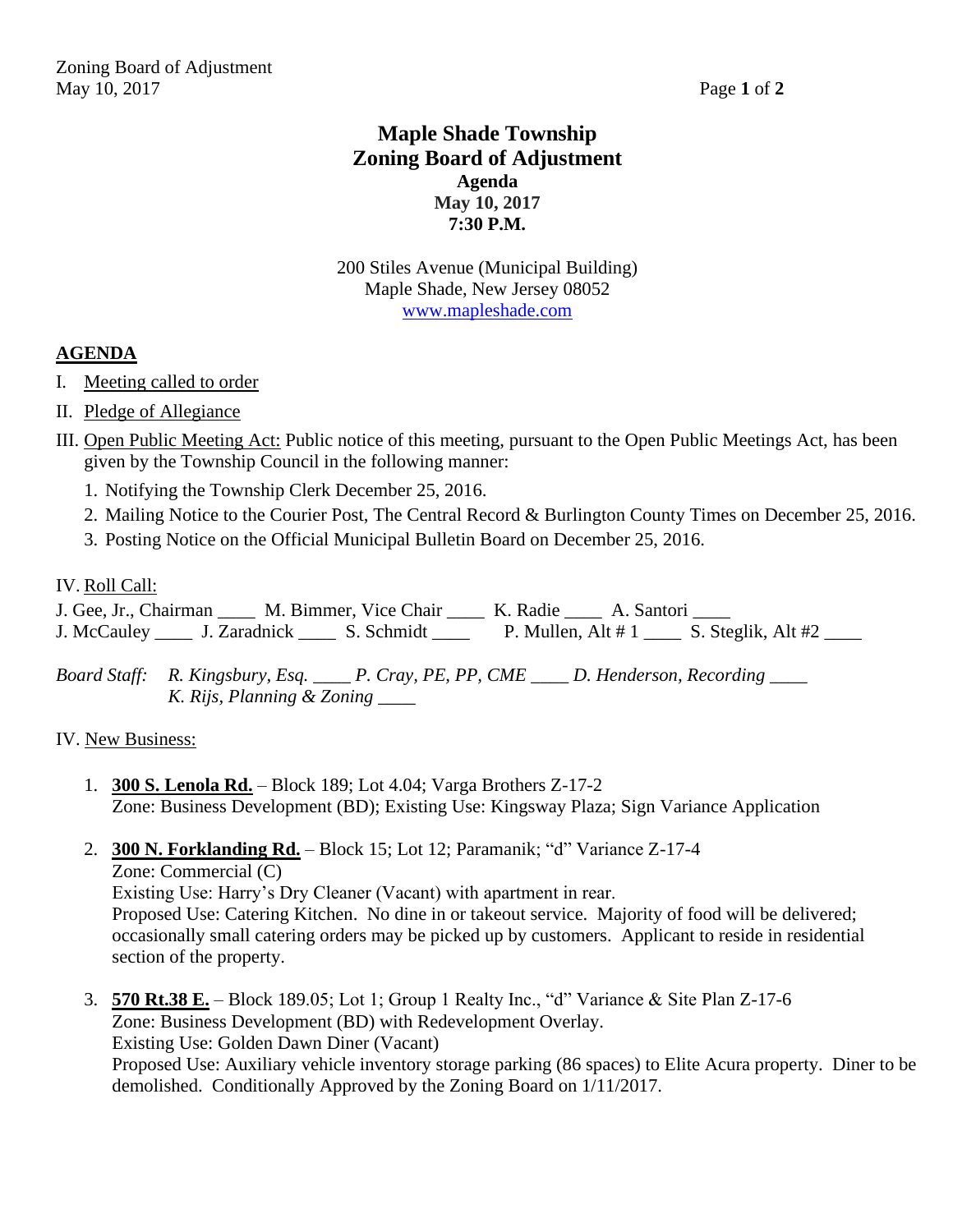Zoning Board of Adjustment May 10, 2017 Page **2** of **2**

#### V. Old Business:

#### VI. Minutes:

a. April 12, 2017

#### VII. Reports:

- a. Solicitor Resolutions
- b. Engineer
- c. Community Development Planned Development (PD) – Motor vehicle service station (205-43.D); Highway Commercial (205-39.J-L.) and Business Development 205-33.B.(4).(a) Automobile Service Station.

## VIII. Adjournment

2017 Meeting Dates:

| Site Plan Adv.: |  | 5/2                               | - 6/7 | 7/11 8/1 | 9/5 | $10/3$ 11/1                                          |  |
|-----------------|--|-----------------------------------|-------|----------|-----|------------------------------------------------------|--|
| Planning Board: |  |                                   |       |          |     | 3/22 4/26 5/24 6/28 7/26 8/23 9/27 10/25 11/16 12/27 |  |
| Zoning Board:   |  | $4/12$ $5/10$ $6/14$ $7/12$ $8/9$ |       |          |     | 9/13 10/11 11/8 12/13                                |  |

**If you are unable to attend, please call Kevin Rijs at (856) 779-9610 Ext.151. Thank You.**

|                      | <b>Next Meeting</b> |
|----------------------|---------------------|
| <b>June 14, 2017</b> |                     |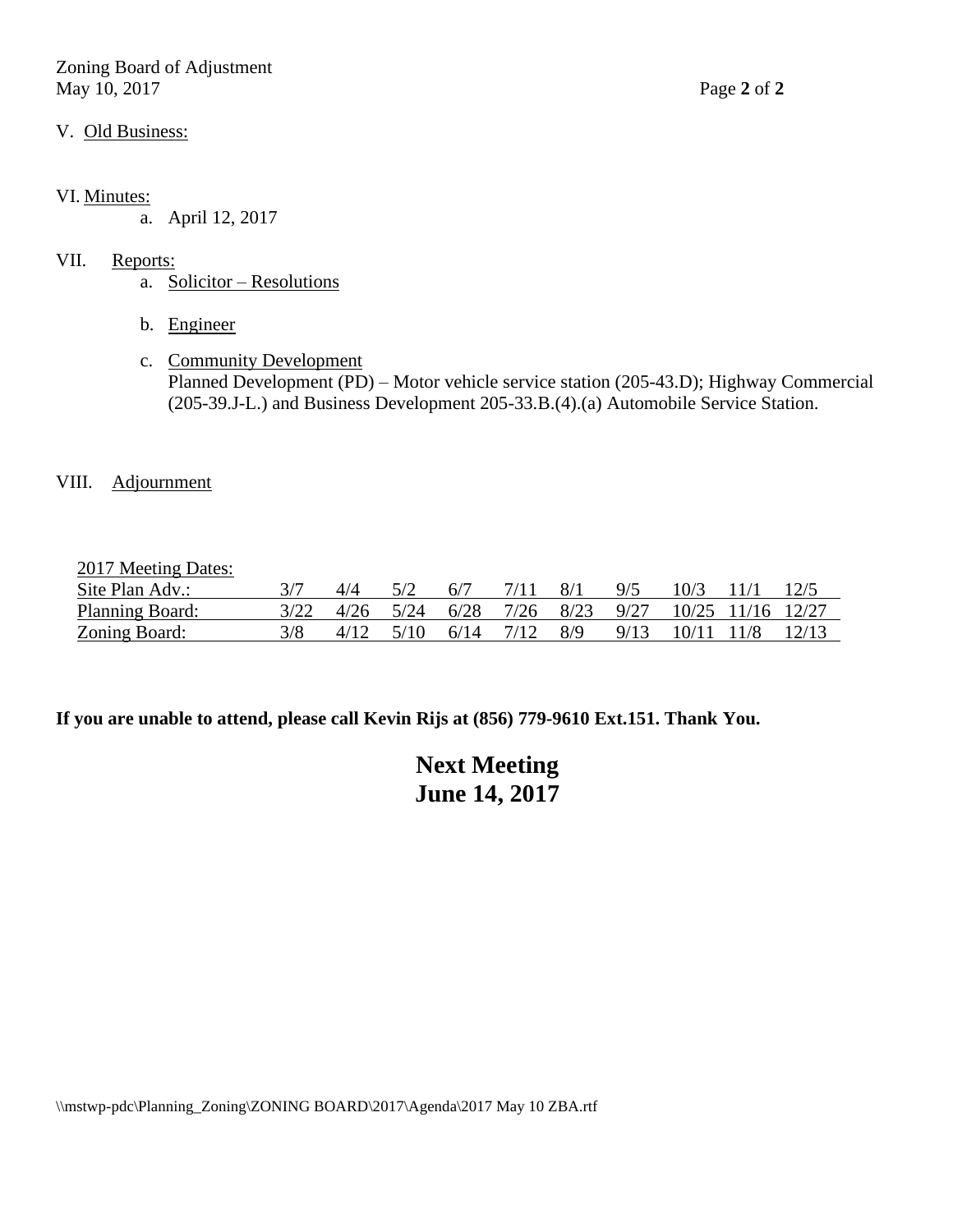## **Maple Shade Township Zoning Board of Adjustment Agenda April 12, 2017 7:30 P.M.**

200 Stiles Avenue (Municipal Building) Maple Shade, New Jersey 08052 [www.mapleshade.com](http://www.mapleshade.com/)

## **AGENDA**

- I. Meeting called to order
- II. Pledge of Allegiance
- III. Open Public Meeting Act: Public notice of this meeting, pursuant to the Open Public Meetings Act, has been given by the Township Council in the following manner:
	- 1. Notifying the Township Clerk December 25, 2016.
	- 2. Mailing Notice to the Courier Post, The Central Record & Burlington County Times on December 25, 2016.
	- 3. Posting Notice on the Official Municipal Bulletin Board on December 25, 2016.

## IV. Roll Call:

J. Gee, Jr., Chairman \_\_\_\_\_ M. Bimmer, Vice Chair \_\_\_\_ K. Radie \_\_\_\_ A. Santori \_\_\_ J. McCauley \_\_\_\_ J. Zaradnick \_\_\_\_ S. Schmidt \_\_\_\_ P. Mullen, Alt # 1 \_\_\_ S. Steglik, Alt #2 \_\_\_

*Board Staff: R. Kingsbury, Esq. \_\_\_\_ P. Cray, PE, PP, CME \_\_\_\_ D. Henderson, Recording \_\_\_\_ K. Rijs, Planning & Zoning \_\_\_\_*

- IV. New Business:
- V. Old Business:
- VI. Minutes:
	- a. March 8, 2017
- VII. Reports:
	- a. Solicitor Resolutions 2017ZB04: 570 Rt.38 E (B189.05, L1) Group 1 Realty Inc., ZBA411 2017ZB05: 603 Laurelton Ave (B72.01; L6.01); Fred Bentley Z-17-1
	- b. Engineer
	- c. Community Development

c:\users\chele\documents\dropbox\projects\maple shade township\maple shade website design 0919\content\planning & zoning\agendas\zoning agendas\2017 zb ag april 12.rtf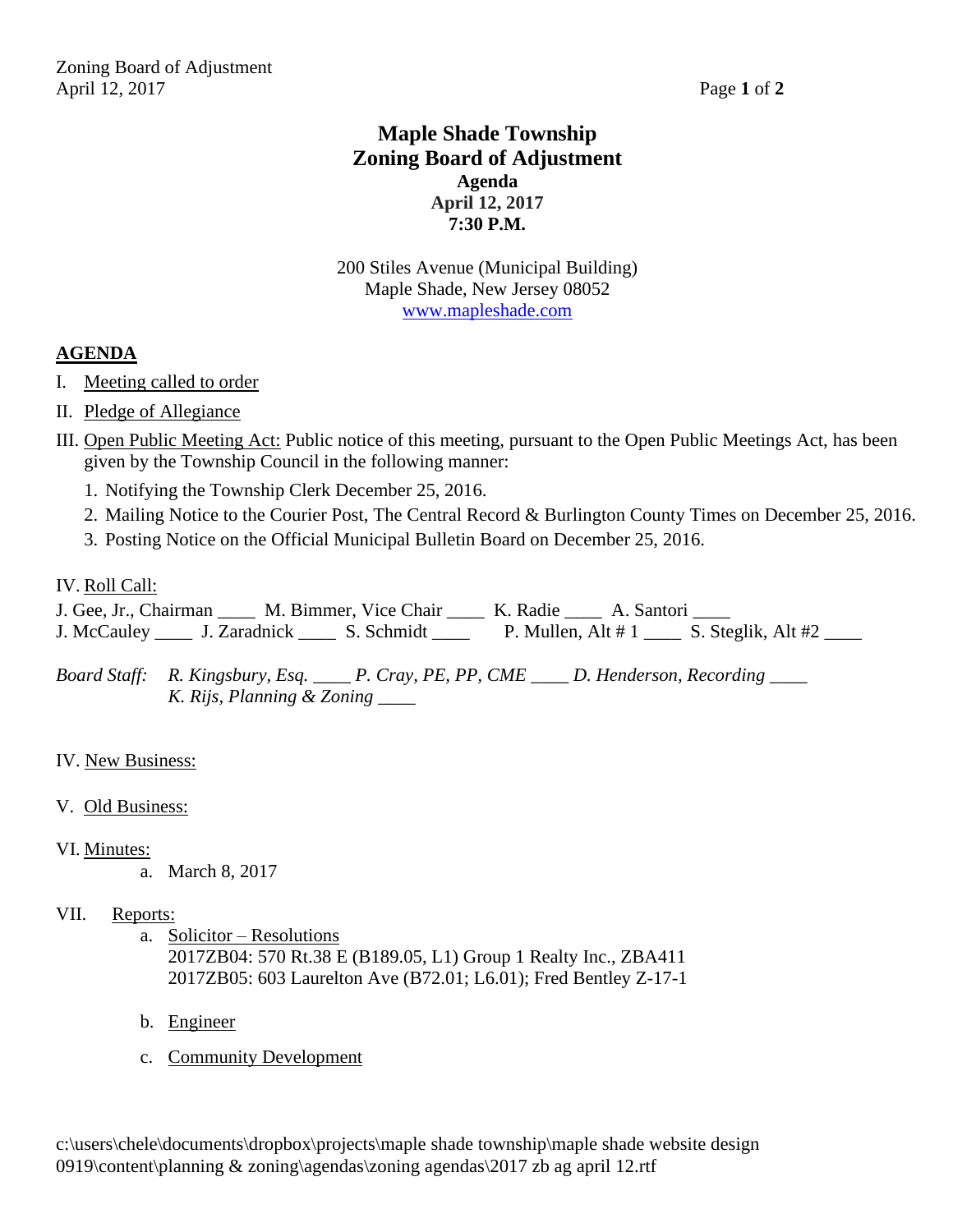## VIII. Adjournment

| 2017 Meeting Dates:  |      |      |      |      |      |      |            |                   |       |
|----------------------|------|------|------|------|------|------|------------|-------------------|-------|
| Site Plan Adv.:      |      |      | 6/7  |      | 8/1  | 9/5  | 10/3       |                   |       |
| Planning Board:      | 4/26 | 5/25 | 6/28 | 7/26 | 8/23 | 9/27 |            | 10/25 11/16 12/27 |       |
| <b>Zoning Board:</b> | 4/12 | 5/10 | 6/14 | 7/12 | 8/9  | 9/13 | 10/11 11/8 |                   | 12/13 |

**If you are unable to attend, please call Kevin Rijs at (856) 779-9610 Ext.151. Thank You.**

**Next Meeting May 10, 2017**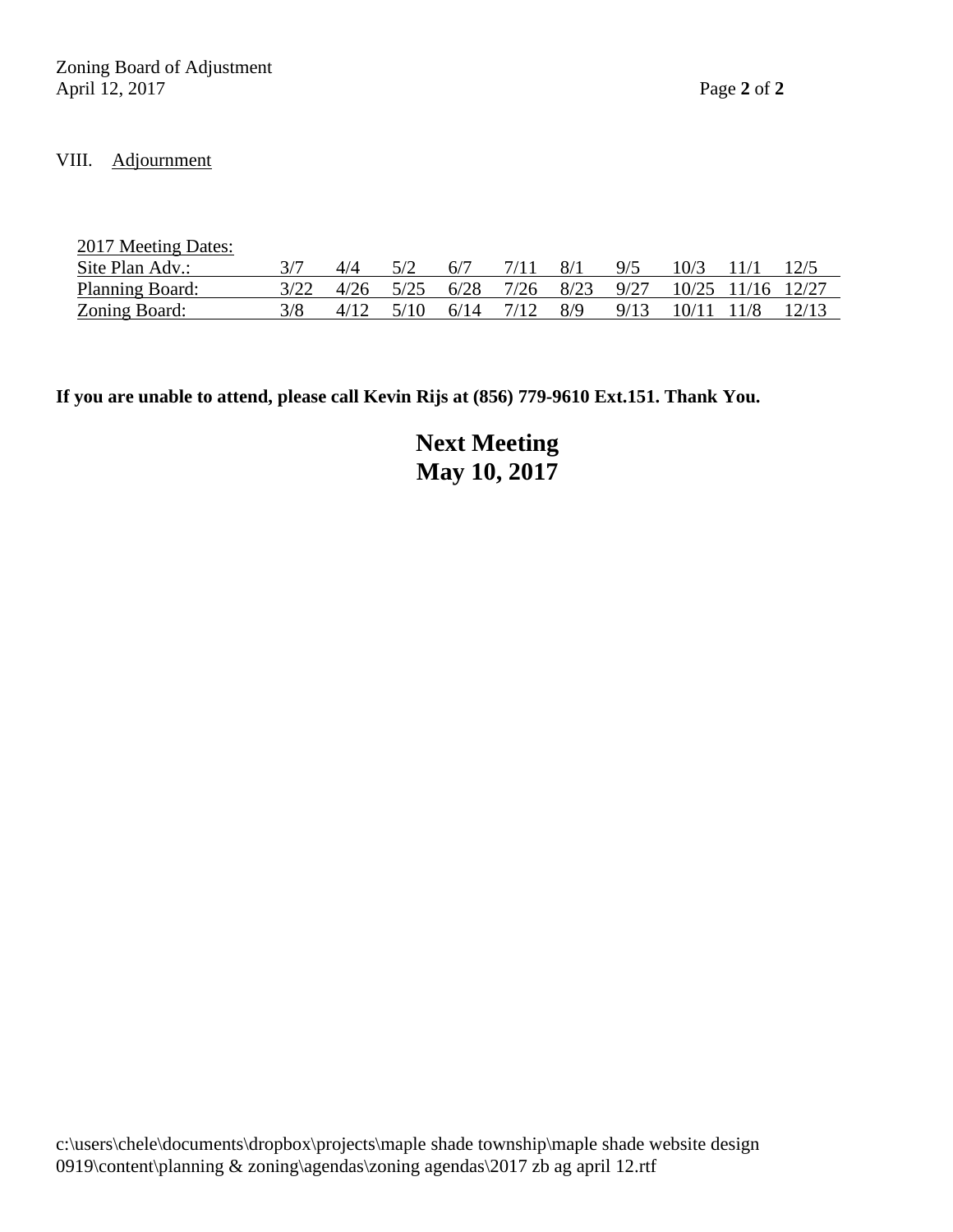## **Maple Shade Township Zoning Board of Adjustment Agenda March 8, 2017 7:30 P.M.**

200 Stiles Avenue (Municipal Building) Maple Shade, New Jersey 08052 [www.mapleshade.com](http://www.mapleshade.com/)

## **AGENDA**

- I. Meeting called to order
- II. Pledge of Allegiance
- III. Open Public Meeting Act: Public notice of this meeting, pursuant to the Open Public Meetings Act, has been given by the Township Council in the following manner:
	- 1. Notifying the Township Clerk December 25, 2016.
	- 2. Mailing Notice to the Courier Post, The Central Record & Burlington County Times on December 25, 2016.
	- 3. Posting Notice on the Official Municipal Bulletin Board on December 25, 2016.

## IV. Roll Call:

J. Gee, Jr., Chairman \_\_\_\_\_ M. Bimmer, Vice Chair \_\_\_\_ K. Radie \_\_\_\_ A. Santori \_\_\_ J. McCauley \_\_\_\_ J. Zaradnick \_\_\_\_ S. Schmidt \_\_\_\_ P. Mullen, Alt # 1 \_\_\_ S. Steglik, Alt #2 \_\_\_

*Board Staff: R. Kingsbury, Esq. \_\_\_\_ P. Cray, PE, PP, CME \_\_\_\_ D. Henderson, Recording \_\_\_\_ K. Rijs, Planning & Zoning \_\_\_\_*

## IV. New Business:

1. **603 Laurelton Ave.** - Block 72.01; Lot 6.01; Fred Bentley – Freedom Truck Properties Annex LLC, Use Variance; Z-17-1

Zone: RA & BD (Split Zone)

Existing Use: Single Family Home with Office

Proposed Use: Business Office for adjacent lot truck leasing business – Bentley Trucking (Lots 5 & 6) Application: "d" Variance.

## V. Old Business:

## VI. Minutes:

a. February 8, 2017

## VII. Reports:

a. Solicitor – Resolutions 2017ZB02: 2990 Rt. 73N (B77.02, L1) Home Evolution NJ LLC, ZBA412 2017ZB03: Immanuel Baptist Church, Main St. & 6 S. Poplar (B96, L1.05, 4, 5, 6 ZBA2017-1 2017ZB04: 570 Rt.38 E (B189.05, L1) Group 1 Realty Inc., ZBA411

C:\Users\Chele\Documents\Dropbox\PROJECTS\Maple Shade Township\Maple Shade Website Design 0919\Content\Planning & Zoning\Agendas\Zoning Agendas\2017 ZB Ag Mar 8.rtf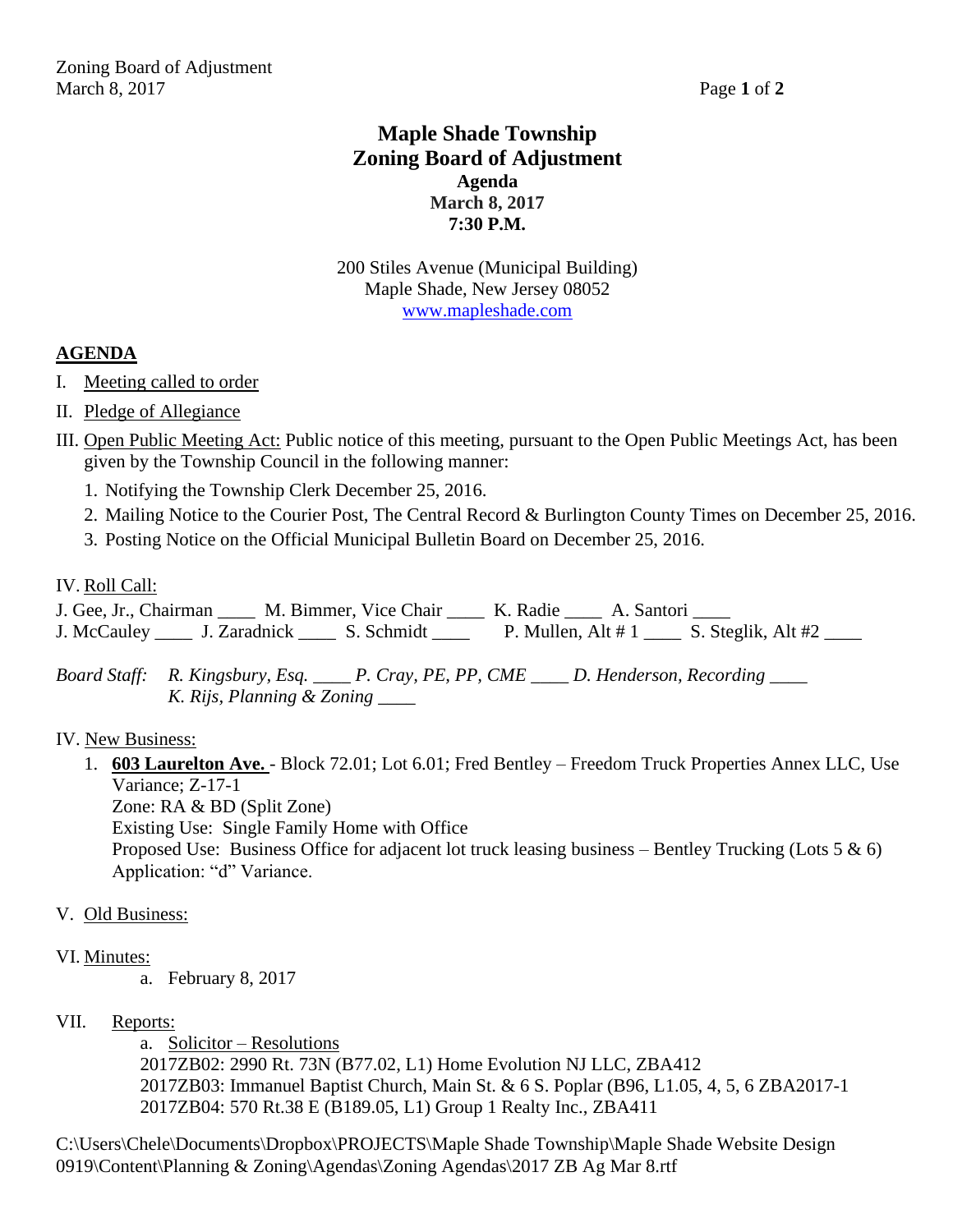## 2017ZB05: 2016 Annual ZBA report

- b. Engineer
- c. Community Development
- VIII. Adjournment

2017 Meeting Dates:

| $\frac{1017 \text{ m}}{1000 \text{ m}}$ |  |     |       |     |                                                                 |      |         |  |
|-----------------------------------------|--|-----|-------|-----|-----------------------------------------------------------------|------|---------|--|
| Site Plan Adv.:                         |  | 5/2 | - 6/7 | 8/1 | 9/5                                                             | 10/3 | $-11/1$ |  |
| Planning Board:                         |  |     |       |     | 3/22 4/26 5/25 6/28 7/26 8/23 9/27 10/25 11/16 12/27            |      |         |  |
| <b>Zoning Board:</b>                    |  |     |       |     | $4/12$ $5/10$ $6/14$ $7/12$ $8/9$ $9/13$ $10/11$ $11/8$ $12/13$ |      |         |  |

**If you are unable to attend, please call Kevin Rijs at (856) 779-9610 Ext.151. Thank You.**

# **Next Meeting April 12, 2017**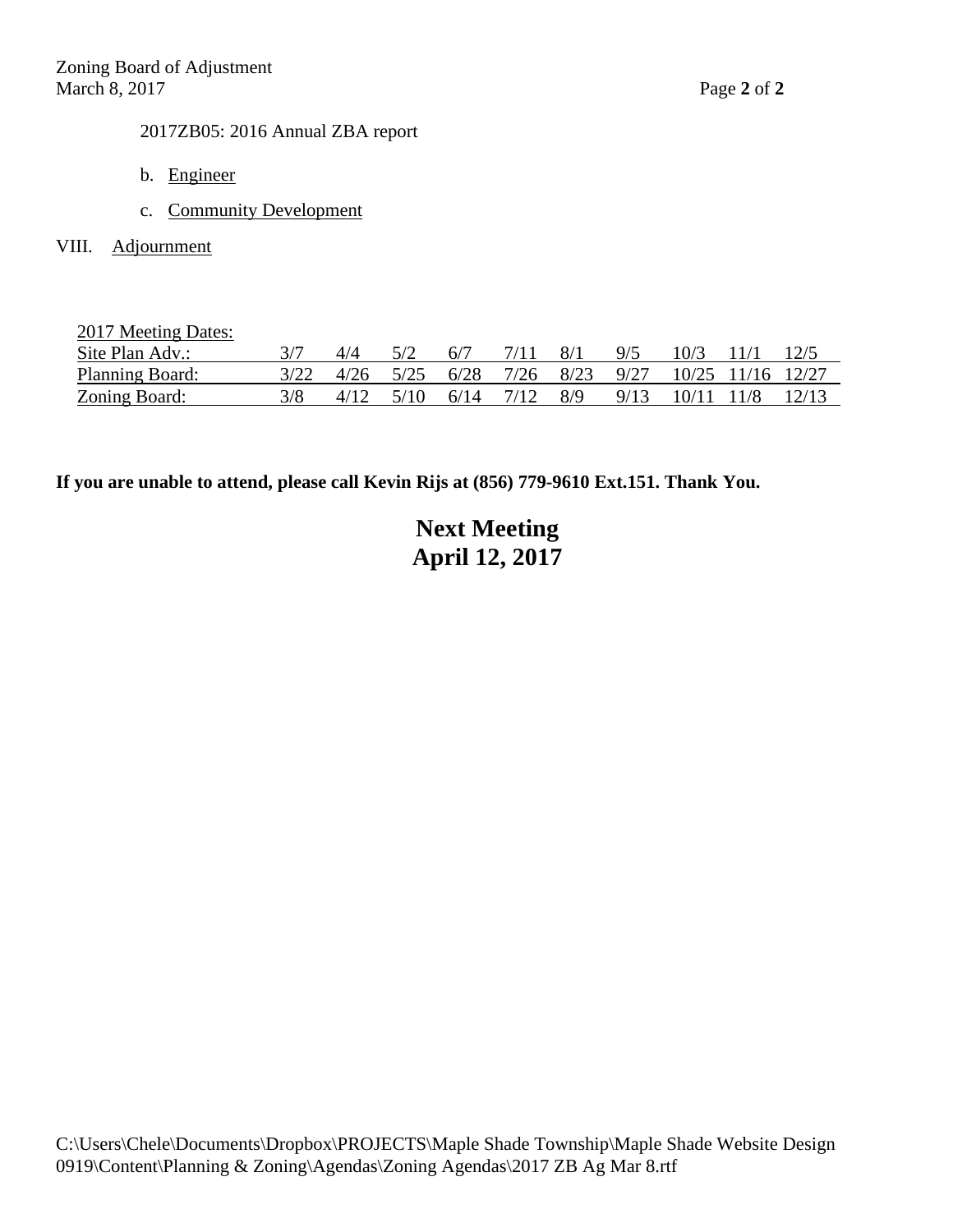## **Maple Shade Township Zoning Board of Adjustment Agenda February 8, 2017 7:30 P.M.**

## **200 Stiles Avenue (Municipal Building) Maple Shade, New Jersey 08052** [www.mapleshade.com](http://www.mapleshade.com/)

## **AGENDA**

- A. Meeting called to order
- B. Pledge of Allegiance
- C. Open Public Meeting Act
- D. Roll Call:

| i. John Gee, Jr., Chairman  | ii. Michael Bimmer, Vice Chair |                 |
|-----------------------------|--------------------------------|-----------------|
| iii. Karen Radie            | iv. Angie Santori              | v. Joe McCauley |
| vi. John Zaradnick          | vii. Steve Schmidt             |                 |
| viii. Paula Mullen, Alt # 1 | ix. Steven Steglik, Alt #2     |                 |

Board Staff: Robert E. Kingsbury, Esq. Paul D. Cray, PE, PP, CME Debbie Henderson, Recording Secretary

## **E. New Business:**

- 1. 570 Rt.38 E (B189.05, L1) Group 1 Realty Inc., "d" Variance & Site Plan ZBA411 Zone: Business Development (BD) with Redevelopment Overlay. Existing Use: New Golden Dawn Diner (Vacant) Proposed Use: Auxiliary vehicle inventory storage parking (86 spaces) to Elite Acura property. Diner to be demolished.
- 2. 2990 Rt. 73N (B77.02, L1) Home Evolution NJ LLC, "d" Variance & Site Plan Waiver Susie Wong, ZBA412 Zone: Business Development (BD). Proposed Use: Contractor showroom for kitchen & bath furnishings, warehouse, office space, cutting and polishing of granite. Outside storage of granite slabs.
- 3. Immanuel Baptist Church, Main St. & 6 S. Poplar (B96, L1.05, 4, 5, 6) "d" Variance  $\&$ Site Plan ZBA2017-1 Zone: Downtown Business (DB) & Residence 2 (R-2) Zone Existing Use: House or Worship and Single Family Home. Proposed Use: House of Worship Expansion. 10,250sf building addition and increase onsite parking from 46 to 67 spaces.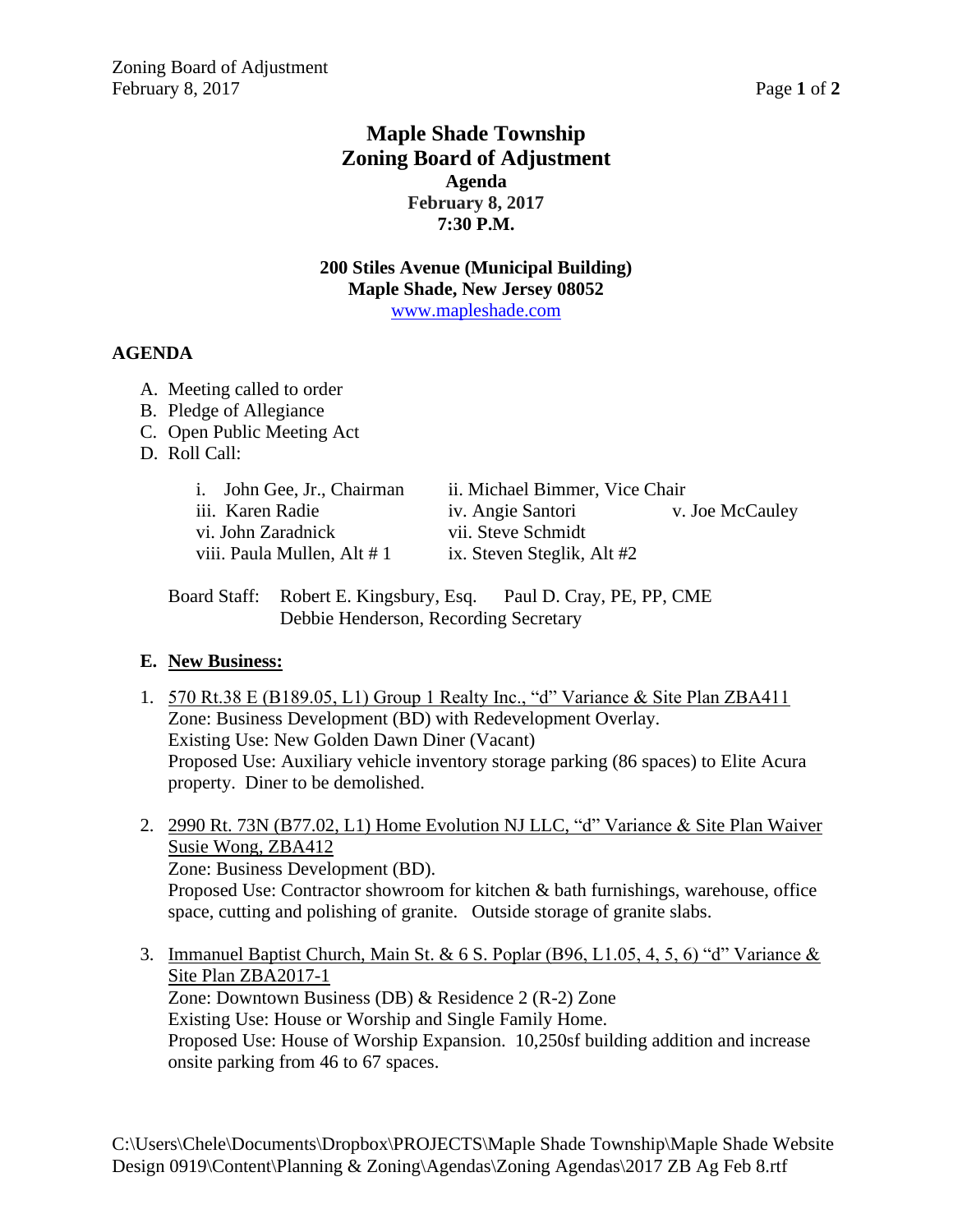## F. Old Business:

- G. Minutes
	- 1. January 11, 2017

## H. Miscellaneous:

- 1. Reports: a. Solicitor – Resolutions 2017ZB01: 702 Stiles Ave. Oliveira Builders (B72 L1.01) "d" Variance Z2017-2
	- b. Engineer
	- c. Community Development i. 2016 Annual ZBA report
- 2. Adjourn.

## 2017 Meeting Dates:

| $\frac{1}{2}$ $\frac{1}{2}$ $\frac{1}{2}$ $\frac{1}{2}$ $\frac{1}{2}$ $\frac{1}{2}$ $\frac{1}{2}$ $\frac{1}{2}$ $\frac{1}{2}$ $\frac{1}{2}$ $\frac{1}{2}$ $\frac{1}{2}$ $\frac{1}{2}$ $\frac{1}{2}$ $\frac{1}{2}$ $\frac{1}{2}$ $\frac{1}{2}$ $\frac{1}{2}$ $\frac{1}{2}$ $\frac{1}{2}$ $\frac{1}{2}$ $\frac{1}{2}$ |  |  |  |  |                               |  |
|---------------------------------------------------------------------------------------------------------------------------------------------------------------------------------------------------------------------------------------------------------------------------------------------------------------------|--|--|--|--|-------------------------------|--|
| Site Plan Adv.: $1/10$ 2/7 3/7 4/4 5/2 6/7                                                                                                                                                                                                                                                                          |  |  |  |  | $7/11$ 8/1 9/5 10/3 11/1 12/5 |  |
| Planning Board: 1/25 2/22 3/22 4/26 5/25 6/28 7/26 8/23 9/27 10/25 11/16 12/27                                                                                                                                                                                                                                      |  |  |  |  |                               |  |
| Zoning Board: 1/11 2/8 3/8 4/12 5/10 6/14 7/12 8/9 9/13 10/11 11/8 12/13                                                                                                                                                                                                                                            |  |  |  |  |                               |  |

**If you are unable to attend, please call Kevin Rijs at (856) -779-9610 Ext.151. Thank You.**

**Next Meeting March 8, 2017**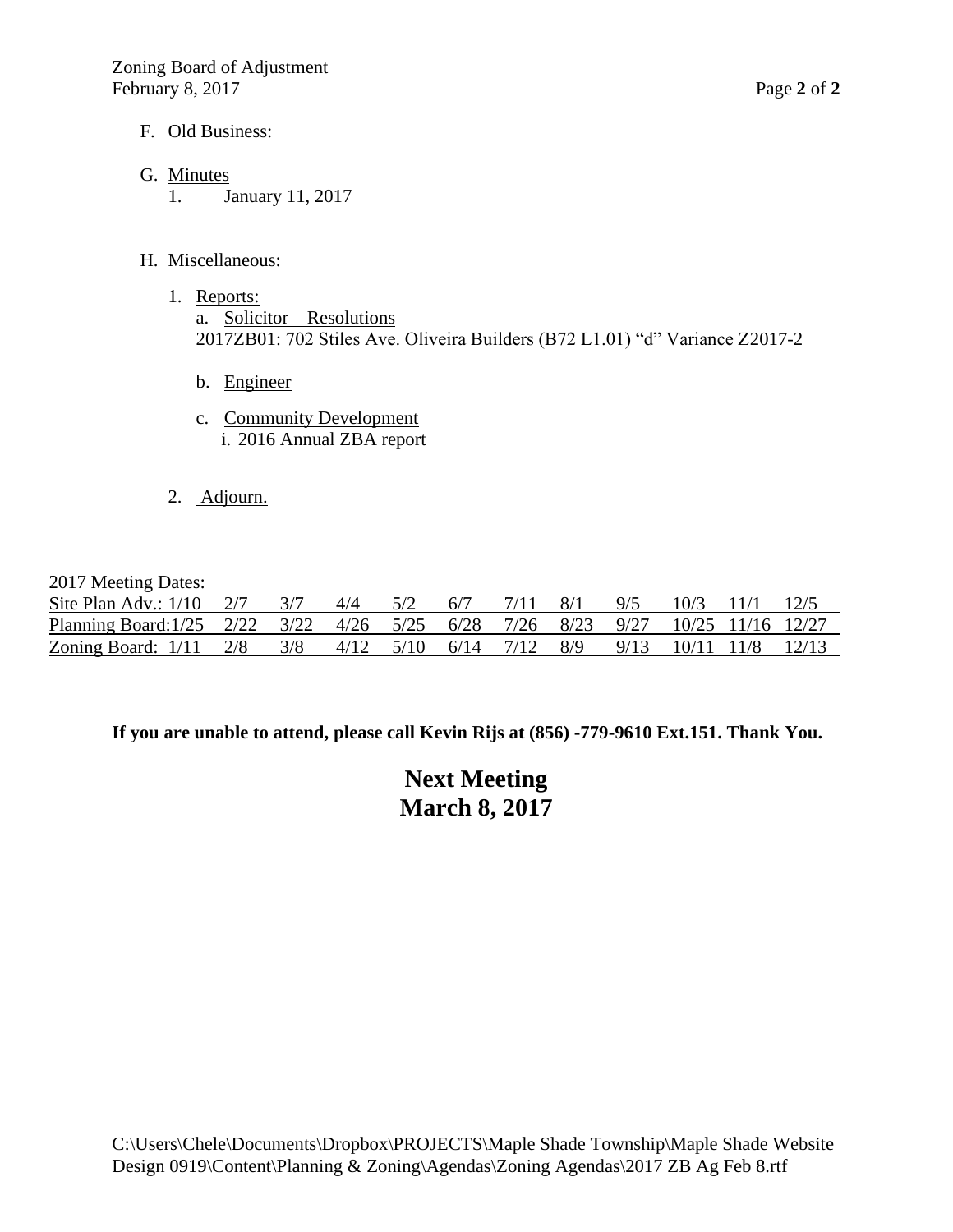## **Maple Shade Township Zoning Board of Adjustment Agenda January 11, 2017 7:30 P.M.**

## **200 Stiles Avenue (Municipal Building) Maple Shade, New Jersey 08052** [www.mapleshade.com](http://www.mapleshade.com/)

## **AGENDA**

- A. Meeting called to order by Mr. Kingsbury, acting Attorney
- B. Pledge of Allegiance
- C. Open Public Meeting Act
- D. Oath of Office:
	- i. Michael Bimmer, Member, Term Expires 12/31/2020
	- ii. Karen Radie, Member, Term Expires 12/31/2020
	- iii. Stephen Steglik, Alternate #2, Term expires 12/31/2018

#### E. Roll Call:

| i.               | John Gee, Jr. | ii. Michael Bimmer         |                             |
|------------------|---------------|----------------------------|-----------------------------|
| $\ldots$<br>111. | Karen Radie   | iv. Angie Santori          |                             |
| V.               | Joe McCauley  | vi. John Zaradnick         |                             |
| vii.             | Steve Schmidt | viii. Paula Mullen, Alt #1 | ix. Stephen Steglik, Alt #2 |
|                  |               |                            |                             |

#### F. Organization of the Board:

- a. Nomination of Chairman.
- b. Nomination of Vice Chairman.
- c. Nomination of Attorney.
- d. Nomination of Engineer.
- e. Nomination of Secretary.
- f. Nomination of Environmental Engineer.
- g. Consent Approval of Meeting dates for the year as set by Council.
- h. Consent Approval of Official Newspaper authorized by Council. Courier Post, the Central Record and Burlington County Times.
- G. New Business:
- 1. 570 Rt.38 E (B189.05, L1) Group 1 Realty Inc., "d" Variance & Site Plan ZBA411 Zone: Business Development (BD) with Redevelopment Overlay. Existing Use: Golden Dawn Diner (Vacant) Proposed Use: Auxiliary vehicle inventory storage parking (86 spaces) to Elite Acura property. Diner to be demolished.

*Rescheduled for meeting February 8, 2017*